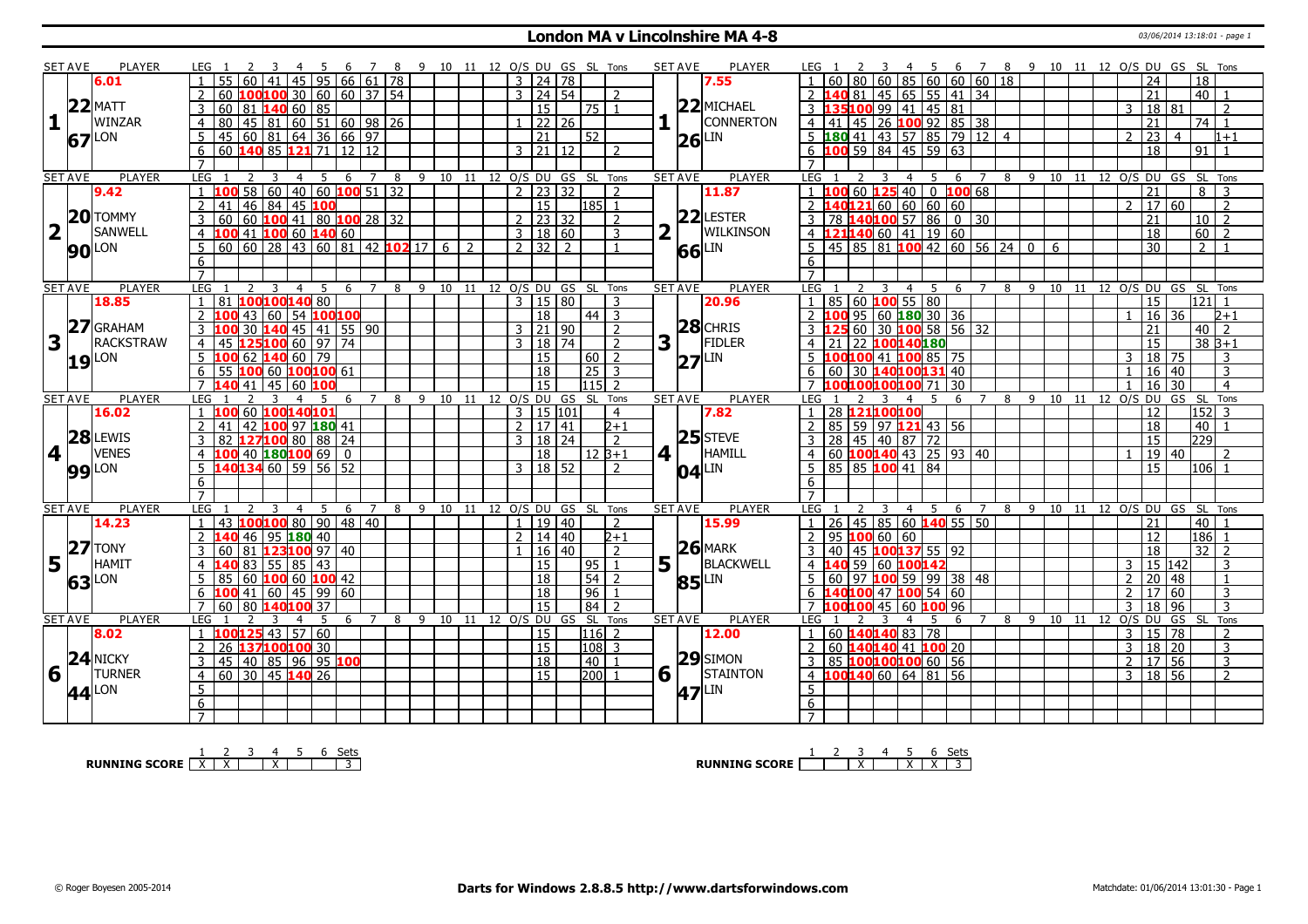#### **London MA v Lincolnshire MA 4-8** 03/06/2014 13:18:01 - page 2

| <b>SET AVE</b>  | <b>PLAYER</b>                            | LEG 1<br>-3<br>-4                                                                       | - 5               |                                  |                    |                 |                |                     | 6 7 8 9 10 11 12 O/S DU GS SL Tons | <b>SET AVE</b><br><b>PLAYER</b> | 6 7 8 9 10 11 12 O/S DU GS SL Tons<br>LEG 1<br>- 45                                                                 |
|-----------------|------------------------------------------|-----------------------------------------------------------------------------------------|-------------------|----------------------------------|--------------------|-----------------|----------------|---------------------|------------------------------------|---------------------------------|---------------------------------------------------------------------------------------------------------------------|
|                 | 7.61                                     | 85   60   85<br>100 23                                                                  |                   |                                  |                    |                 |                | 15                  | 148                                | 7.85                            | 95<br>58 98 32<br>81<br>$16 \mid 32$<br>$\overline{1}$                                                              |
|                 |                                          | 38 81 60 25 28 60 121 63                                                                |                   |                                  |                    |                 |                | $\overline{24}$     | 25                                 |                                 | 98   60   85   95   131   28   0<br>24<br>3<br>$\overline{4}$<br>$\overline{4}$                                     |
|                 | 23 STEVE                                 | 85 85 140 57 42                                                                         |                   |                                  |                    |                 |                | $\overline{15}$     | 92                                 | $25$ MARTIN                     | 41 66 60 99 145 90<br>18 90<br>3                                                                                    |
|                 | DAY                                      | 60   60   100   100   95   36   50<br>$\overline{4}$                                    |                   |                                  |                    |                 | $\overline{3}$ | $21 \, 50$          | 2                                  | <b>RICHARDS</b>                 | 4 43 40 55 59 41 135<br>18<br>l128l 1                                                                               |
|                 | LON<br><b>18</b>                         | 85 100100 26 36<br>5                                                                    |                   |                                  |                    |                 |                | $\overline{15}$     | $154$ 2                            | $29$ <sup>LIN</sup>             | $5$ 100137 22 96 74 72<br>$18 \mid 72$<br>3<br>$\mathcal{P}$                                                        |
|                 |                                          | 6                                                                                       |                   |                                  |                    |                 |                |                     |                                    |                                 | 6                                                                                                                   |
|                 |                                          | $\overline{7}$                                                                          |                   |                                  |                    |                 |                |                     |                                    |                                 | $\overline{7}$                                                                                                      |
| <b>SET AVE</b>  | <b>PLAYER</b>                            | LEG<br>2<br>3<br>4                                                                      | -5<br>6           | 8 9<br>7                         |                    | 10 11           |                |                     | 12 O/S DU GS SL Tons               | <b>PLAYER</b><br><b>SET AVE</b> | <b>LEG</b><br>8 9 10 11<br>12 O/S DU GS SL Tons<br>4<br>5<br>6                                                      |
|                 | 7.74                                     | 85   <b>140   100</b>   96   42   30<br>  93   87   43   59   45   58<br>$\overline{1}$ |                   | $\boxed{0}$                      |                    |                 |                | $\overline{21}$     | 8<br>$\overline{2}$                | 11.77                           | 30 29 125135 80 86 16<br>19 16<br>$\mathbf{1}$<br>$\overline{1}$<br>$\overline{z}$                                  |
|                 |                                          | 2                                                                                       |                   |                                  |                    |                 |                | $\overline{18}$     | 116                                |                                 | 20 36<br>$\overline{2}$<br>96 83 96 49 70 71 36<br>$\overline{2}$                                                   |
|                 | $\mathbf{8}$ 25 CHRIS                    | 96 44 100 96 77<br>$\sqrt{47}$<br>3<br>  41                                             |                   |                                  |                    |                 |                | $3 \mid 21 \mid 77$ |                                    | $28$ SAM                        | 97 53 45 98 86 106<br>18<br>3<br>16                                                                                 |
|                 | <b>STEVENS</b>                           | 134100100 97 70<br>$\overline{4}$                                                       |                   |                                  |                    |                 |                | $3 \mid 15 \mid 70$ | 3                                  | 8<br><b>HEWSON</b>              | 4 83 100 42 140128<br>$\overline{15}$<br>$8 \mid 3$                                                                 |
|                 | LON<br>38                                | 96 83 43 58 100 93<br>5                                                                 |                   |                                  |                    |                 |                | 18                  | 28                                 | <b>40 LIN</b>                   | $5$ 125 97 42 100 70 67<br>18 67<br>2<br>3                                                                          |
|                 |                                          | 78 96 80 58<br>6                                                                        |                   |                                  |                    |                 |                | 12                  | 189                                |                                 | 6 100 95 99 89 118<br>$3 \mid 15 \mid 118$<br>$\overline{2}$                                                        |
|                 |                                          |                                                                                         |                   |                                  |                    |                 |                |                     |                                    |                                 |                                                                                                                     |
| <b>SET AVE</b>  | <b>PLAYER</b>                            | LEG <sub>1</sub><br>$\overline{3}$<br>2<br>$\overline{4}$                               | 5<br>6            | $\overline{7}$<br>8              |                    |                 |                |                     | 9 10 11 12 0/S DU GS SL Tons       | <b>SET AVE</b><br><b>PLAYER</b> | 8 9 10 11 12 0/S DU GS SL Tons<br>LEG 1<br>5<br>$\overline{7}$<br>2<br>$\overline{4}$<br>6                          |
|                 | 18.81                                    | $140140100$ 41 80                                                                       |                   |                                  |                    |                 |                | $3 \mid 15 \mid 80$ | 3                                  | 13.00                           | 81 138 81 99 54<br>15<br>$\overline{48}$                                                                            |
|                 |                                          | 45<br>85<br>  81<br>41                                                                  | $100$ 45 56 32 16 |                                  |                    |                 |                | $3 \mid 27 \mid 16$ |                                    |                                 | 26 60 41 59 54<br>24<br>20<br>LOO 60   81                                                                           |
|                 | $24$ IAN                                 | $100$ 140 85 100 64 6<br>3                                                              |                   | $\vert 4 \vert$                  |                    |                 |                | 21                  | 3<br>2 I                           | $24$ JOCK                       | $\boxed{24}$ 8<br>$\overline{3}$<br>3<br>$\mathcal{P}$                                                              |
| $9\sqrt{1}$     | <b>GALLAGHER</b>                         | 60 135100 140 30<br>$\overline{4}$                                                      | $\sqrt{34}$       | l o                              |                    |                 |                | $\overline{21}$     | $\overline{2}$<br>$\overline{3}$   | 9 <sub>1</sub><br><b>WATT</b>   | 60 100 44 24 82 137 54<br>21<br>54<br>3<br>$\overline{2}$                                                           |
|                 | <b>92</b> LON                            | $5\ \, 125\ 41\ 140\ 45\ 60$                                                            |                   |                                  |                    |                 |                | $\overline{15}$     | $90$   2                           | $17$ LIN                        | 41 125 140 97 58 40<br>$\overline{2}$<br>$\overline{5}$<br>18 40<br>$\mathcal{R}$                                   |
|                 |                                          | 55 100 81 121 67 36<br>6<br>41                                                          |                   |                                  |                    |                 |                | $19$ 36             | $\overline{z}$                     |                                 | $6$   58   40   70   60   180 38<br>18<br>$551+1$                                                                   |
|                 |                                          | 59 100 76<br>45<br>$\overline{7}$                                                       | 100 97            |                                  |                    |                 |                | 18                  | $24$   2                           |                                 | 81   85 <b>180</b> 41   98  <br>$\overline{20}$<br>$0 \mid 16$<br>$\overline{7}$<br>$\overline{2}$<br>16<br>$1 + 1$ |
| <b>SET AVE</b>  | <b>PLAYER</b>                            | <b>LEG</b><br>$\overline{4}$<br>3                                                       | 5<br>6            | $\overline{7}$<br>8              | $-9$<br>10         | $\overline{11}$ |                |                     | 12 O/S DU GS SL Tons               | <b>SET AVE</b><br><b>PLAYER</b> | 9 10 11 12 O/S DU<br>LEG<br>8<br>GS SL<br>Tons<br>- 5<br>6<br>$\overline{7}$                                        |
|                 |                                          |                                                                                         |                   |                                  |                    |                 |                |                     |                                    |                                 |                                                                                                                     |
|                 | 8.30                                     | $1 \overline{125}$ 95 60 42 99 15 25                                                    |                   |                                  |                    |                 |                | 21                  | 40                                 | 8.00                            | 1 100140 21 60 60 41 79<br> 21<br>  79<br>$\overline{3}$<br>$\overline{2}$                                          |
|                 |                                          | 26 <b>140</b> 60 90 20<br>100 45<br>$\overline{2}$                                      |                   |                                  |                    |                 |                | 21                  | 20<br>$\overline{2}$               |                                 | 60 $100$ 36 81 40 44 80 60<br>23 60<br>2<br>$\overline{1}$                                                          |
|                 | 24<br>LEWIS                              | 45 81 140 85 26 84<br>$\mathcal{E}$                                                     |                   |                                  |                    |                 |                | 18                  | 40<br>$\overline{1}$               | $25$ LLOYD                      | 3   60   61   140   81   93   66<br>18 66<br>$\mathcal{E}$<br>$\overline{1}$                                        |
| 10 <sup>1</sup> | MCGURN                                   | 125 55 100 100 71<br>$\overline{4}$                                                     |                   |                                  |                    |                 |                | 15                  | $50$ 3                             | PENNELL<br>.OI 1                | 45 <b>140180</b> 60 44 32<br>$16 \mid 32$<br>$\overline{4}$<br>$\overline{1}$<br>$2 + 1$                            |
|                 | LON<br>$\mathbf{72}$                     | 5                                                                                       |                   |                                  |                    |                 |                |                     |                                    |                                 | 5 <sup>2</sup>                                                                                                      |
|                 |                                          | 6                                                                                       |                   |                                  |                    |                 |                |                     |                                    | 69                              | 6                                                                                                                   |
|                 |                                          | $\overline{7}$                                                                          |                   |                                  |                    |                 |                |                     |                                    |                                 | $\overline{7}$                                                                                                      |
| <b>SET AVE</b>  | <b>PLAYER</b>                            | LEG<br>3<br>$\overline{4}$                                                              | 6                 | 8                                | $\mathsf{q}$<br>10 | 11              |                |                     | 12 O/S DU GS SL Tons               | <b>SET AVE</b><br><b>PLAYER</b> | <b>LEG</b><br>O/S DU GS SL Tons<br>$\overline{4}$<br>8<br>9<br>10 <sup>1</sup><br>11<br>12<br>5<br>6                |
|                 | 7.41                                     | 42 121 48 140<br>$\mathbf{1}$                                                           |                   |                                  |                    |                 |                | 12                  | 150 2                              | 8.61                            | 60 60 140140101<br>  15   101<br>3<br>3                                                                             |
|                 |                                          | 78 60 97 180 70 12 2<br>$\overline{2}$                                                  |                   |                                  |                    |                 |                | $\overline{21}$     | $2 1+1$                            |                                 | 81 100 81 45 98 64 32<br>19 32<br>$\mathcal{L}$<br>$\overline{1}$                                                   |
|                 |                                          |                                                                                         |                   |                                  |                    |                 |                | 15                  | 193 <br>$\overline{1}$             | $27$ MICKY                      | 3  100 180  95  54  32  40<br>18   40<br>3<br>$2 + 1$                                                               |
|                 | <b>11<sup>22</sup>STEVEN</b><br>FERGUSON | 3 100 60 41 26 81<br>4 41 100 100 83 60 58 0                                            |                   | $\overline{39}$                  |                    |                 |                | 24                  | $\sqrt{20}$                        | $1\vert$ $\vert$<br>STOCKS      | 4 81 41 55 100 98 42 44 40<br> 22 40<br>$\mathbf{1}$                                                                |
|                 |                                          | 5                                                                                       |                   |                                  |                    |                 |                |                     |                                    |                                 | 5 <sup>1</sup>                                                                                                      |
|                 | $76$ <sup>LON</sup>                      | 6                                                                                       |                   |                                  |                    |                 |                |                     |                                    | $ 08 ^{LIN}$                    | 6                                                                                                                   |
|                 |                                          | $\overline{7}$                                                                          |                   |                                  |                    |                 |                |                     |                                    |                                 | $7^{\circ}$                                                                                                         |
| <b>SET AVE</b>  | PLAYER                                   | <b>LEG</b><br>3<br>$\overline{4}$                                                       | -5<br>6           | $\overline{7}$<br>8              | 9                  |                 |                |                     | 10 11 12 O/S DU GS SL Tons         | <b>PLAYER</b><br><b>SET AVE</b> | LEG<br>8 9 10 11 12 O/S DU GS SL Tons<br>$\overline{4}$<br>- 5<br>6<br>$\overline{7}$                               |
|                 | 12.42                                    | 44   95   <mark>132</mark>   45   71   46   40<br>1 28                                  |                   |                                  |                    |                 |                | $3 \mid 24 \mid 40$ | $\overline{1}$                     | 7.20                            | 1 26 81 70 60 95 22 99<br>$\overline{48}$<br>21                                                                     |
|                 |                                          | 96 100 94 117 74 15<br>$\overline{2}$                                                   |                   | $\overline{3}$<br>$\overline{0}$ | $\Omega$           |                 |                | 27                  | $\overline{2}$<br>2 <sup>1</sup>   |                                 | 45 85 100 40 91 120 0 10 0 10<br>28 10<br>$\overline{2}$<br>$\mathcal{L}$                                           |
|                 |                                          | 44 140138 40<br>3                                                                       |                   |                                  |                    |                 |                | 2   14   40         | 3                                  | $21$ ADAM                       | 41 36 81 100<br>12<br> 243 1<br>3 <sup>1</sup>                                                                      |
|                 | <b>24</b> GEORGE<br><b>KILLINGTON</b>    | 58 95 100 136 16<br>$\overline{4}$<br>96                                                |                   |                                  |                    |                 |                | 3   18   16         | $\overline{2}$                     | $2^1$<br><b>WARD</b>            | LOO <mark>100</mark> 60 <b>100</b> 90 35<br>$\overline{18}$<br>$16 \mid 3$                                          |
|                 |                                          | $5 \mid 97 \mid 78 \mid 46$ 140 100 0 40                                                |                   |                                  |                    |                 |                | $3 \mid 21 \mid 40$ | $\overline{2}$                     |                                 | $\overline{18}$<br>$ 100 $ 1<br>5                                                                                   |
|                 | $07$ <sup>LON</sup>                      | 6                                                                                       |                   |                                  |                    |                 |                |                     |                                    | 63                              | 6                                                                                                                   |

| .<br>τv                                                    | 10<br>ັບປະ                                                                |
|------------------------------------------------------------|---------------------------------------------------------------------------|
| <b>RUNNING SCORE</b>                                       | <b>RUNNING</b><br>ຣ SCORI<br>NING                                         |
| I OP:<br><b>BAA</b><br>l<br>$\sim$ $\sim$<br>Lon<br>C VVI. | 20.47<br>Lincolnshire MA<br>$\sim$<br>Stainton<br>1 O H<br>Simo<br>' 29.4 |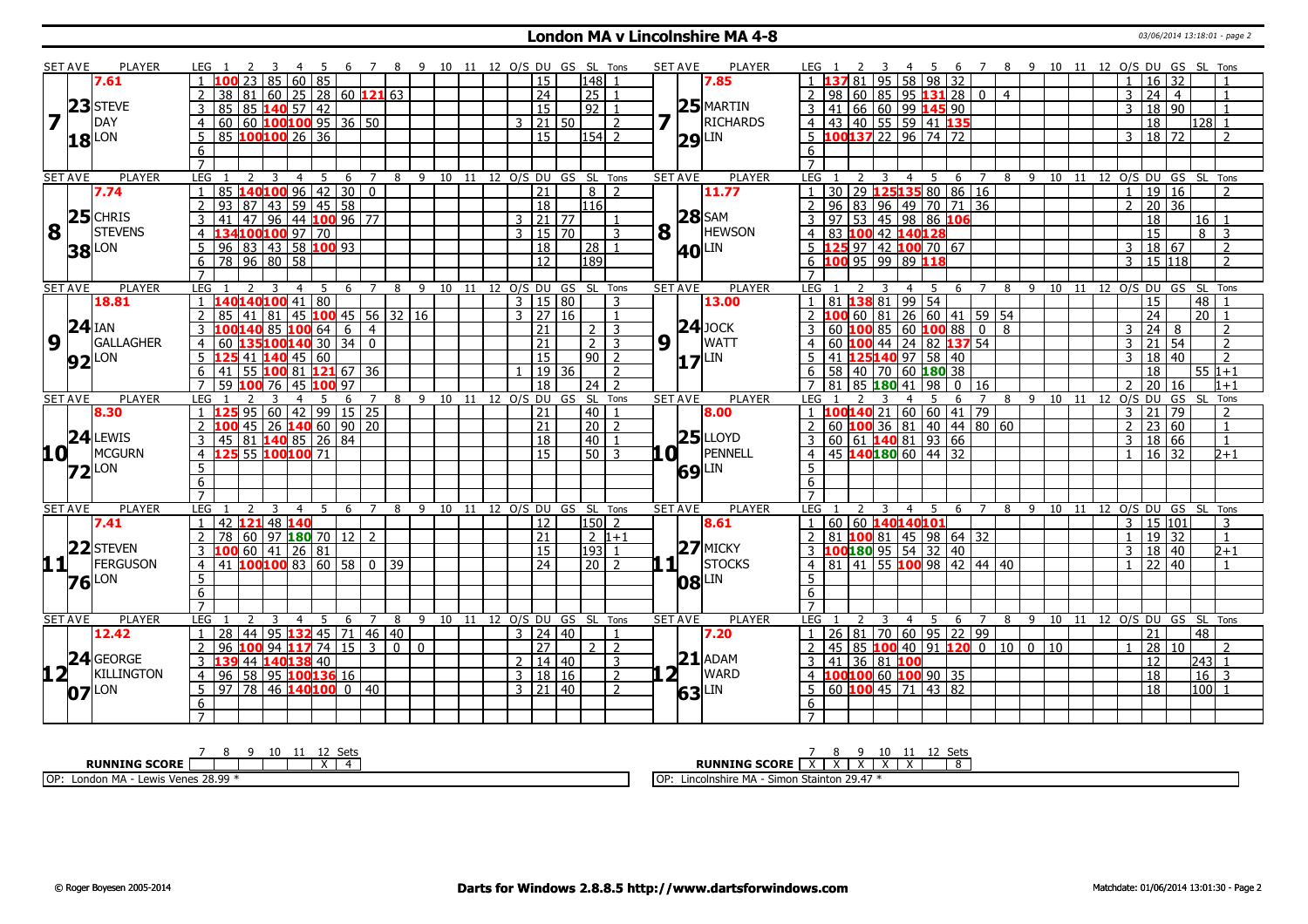## **London MA**

# **Lincolnshire MA**

| <b>PLAYER</b>            |    | lw/Llwonllost | <b>AVE</b> | <b>TAVE</b> | <b>POINTS DARTS TONS TON+180</b> |      |    |    | <b>TONS</b> | <b>PLAYER</b>         | W/L WON LOST | <b>AVE</b> | <b>TAVE</b> | <b>POINTS DARTS TONS TON+ 180</b> |      |    |    | <b>TONS</b> |
|--------------------------|----|---------------|------------|-------------|----------------------------------|------|----|----|-------------|-----------------------|--------------|------------|-------------|-----------------------------------|------|----|----|-------------|
| <b>Matt Winzar</b>       |    |               | 22.67      | 6.01        | 2879                             | 127  |    |    | $5 + C$     | Michael Connerton     |              | 22.26      | 7.55        | 2783                              | 125  |    |    | $6 + 1$     |
| <b>Tommy Sanwell</b>     |    |               | 20.90      | 9.42        | 2320                             | 111  |    |    | $9 + 0$     | Lester Wilkinson      |              | 22.66      | 11.87       | 2425                              | 107  |    |    | 10+0        |
| Graham Rackstraw         |    |               | 27.19      | 18.85       | 3263                             | 120  |    |    | 17+0        | <b>Chris Fidler</b>   |              | 28.27      | 20.96       | 3308                              | 117  | 14 |    | $18 + 2$    |
| <b>Lewis Venes</b>       |    |               | 28.99      | 16.02       | 2493                             | 86   |    |    | $13 + 2$    | <b>Steve Hamill</b>   |              | 25.04      | 7.82        | 1978                              | 791  |    |    | $7 + 0$     |
| <b>Tony Hamit</b>        |    |               | 27.63      | 14.23       | 3178                             | 115  |    |    | $12 + 1$    | <b>Mark Blackwell</b> |              | 26.85      | 15.99       | 3249                              | 121  | 10 |    | $14 + 0$    |
| <b>Nicky Turner</b>      |    |               | 24.44      | 8.02        | 1540                             | 63   |    |    | $7 + 0$     | <b>Simon Stainton</b> |              | 29.47      | 12.00       | 2004                              | 68   |    |    | $10 + 0$    |
| <b>Steve Day</b>         |    |               | 23.18      | 7.61        | 2086                             | 90   |    |    | $7 + C$     | Martin Richards       |              | 25.29      | 7.85        | 2377                              | 94   |    |    | $6+0$       |
| <b>Chris Stevens</b>     |    |               | 25.38      | 7.74.       | 2665                             | 105  |    |    | $7 + 0$     | <b>Sam Hewson</b>     |              | 28.40      | 11.77       | 2982                              | 105  |    |    | 10+0        |
| Ian Gallagher            |    |               | 24.92      | 18.81       | 3389                             | 136  |    |    | $16 + 0$    | Jock Watt             |              | 24.17      | 13.00       | 3384                              | 140  |    |    | $10 + 2$    |
| Lewis McGurn             |    |               | 24.72      | 8.30        | 1854                             | 75   |    |    | $7 + C$     | Llovd Pennell         |              | 25.69      | 8.00        | 2004                              | 78   |    |    | $6 + 1$     |
| Steven Ferguson          |    |               | 22.76      | 7.41        | 1639                             | 72   |    |    | $6 + 1$     | Micky Stocks          |              | 27.08      | 8.61        | 2004                              | 74   |    |    | $7 + 1$     |
| <b>George Killington</b> |    |               | 24.07      | 12.42       | 2503                             | 104  |    |    | $10 + 0$    | Adam Ward             |              | 21.63      | 7.20        | 2098                              | 97   |    |    | $7 + 0$     |
| <b>TOTALS</b>            | 28 | 37            | 24.76      |             | 29809                            | 1204 | 87 | 25 | $116 + 4$   | <b>ITOTALS</b>        | 37           | 25.39      |             | 30596                             | 1205 | 80 | 24 | $111+7$     |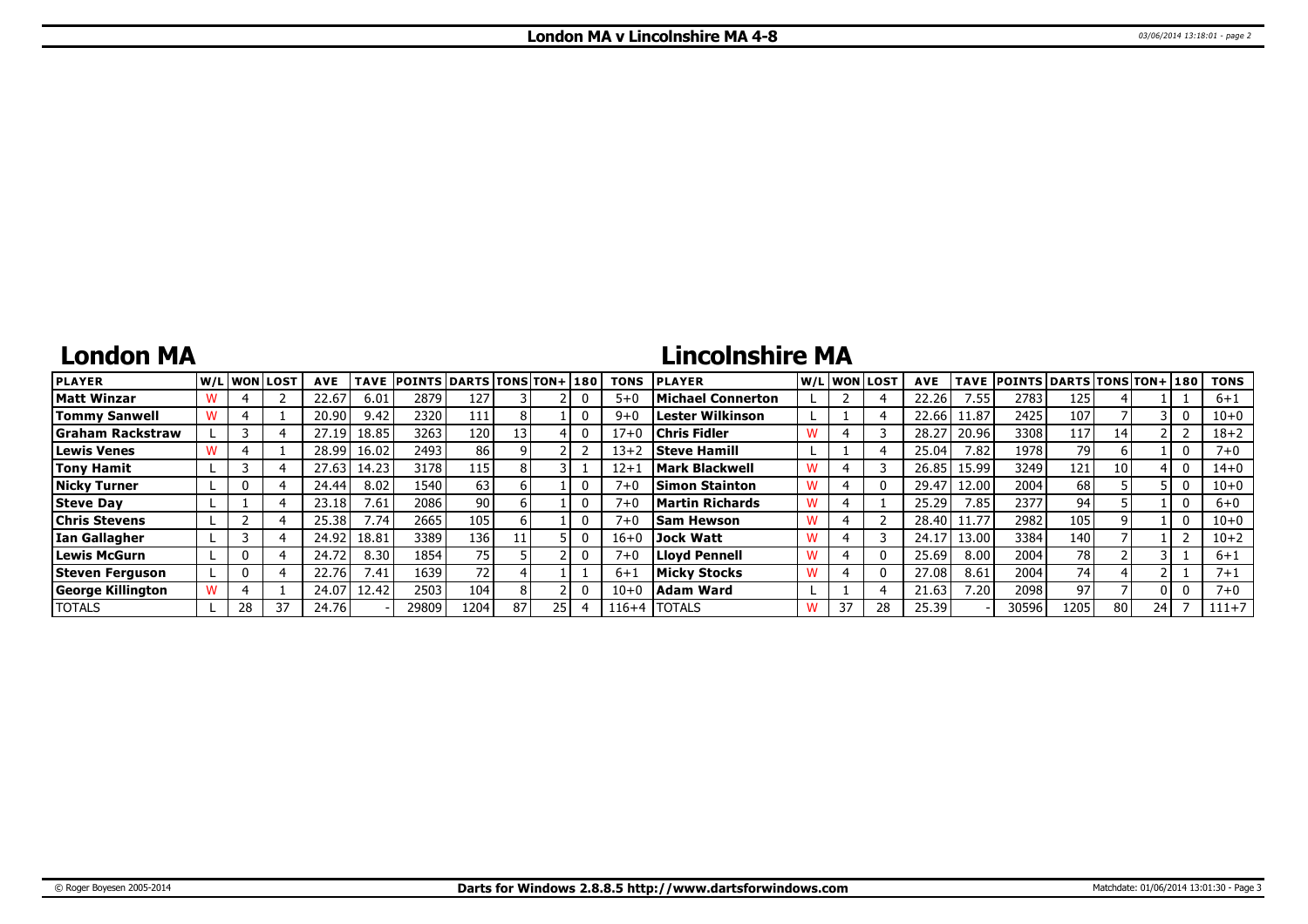### **London WA v Lincolnshire WA 3-3** 03/06/2014 13:17:33 - page 1

|                         | <b>SET AVE</b>    | <b>PLAYER</b>         | LEG 1          |                                                                     |                         | - 4            | 5  |   | - 6 |                |   |   |  |                |                 |                                 |                            | 7 8 9 10 11 12 O/S DU GS SL Tons   |              | <b>SET AVE</b>         | PLAYER                | LEG 1             |                                                              |                |     |                                           |                |   |                  |       |    |             |                | 4 5 6 7 8 9 10 11 12 O/S DU GS SL Tons |                 |                                   |                          |
|-------------------------|-------------------|-----------------------|----------------|---------------------------------------------------------------------|-------------------------|----------------|----|---|-----|----------------|---|---|--|----------------|-----------------|---------------------------------|----------------------------|------------------------------------|--------------|------------------------|-----------------------|-------------------|--------------------------------------------------------------|----------------|-----|-------------------------------------------|----------------|---|------------------|-------|----|-------------|----------------|----------------------------------------|-----------------|-----------------------------------|--------------------------|
|                         |                   | 9.88                  |                | $180$ 15 32 60 70 128 8 6 0 0 0 2                                   |                         |                |    |   |     |                |   |   |  |                |                 | 7 32 7                          |                            | $2 + 1$                            |              |                        | 2.40                  |                   |                                                              |                |     | 85   22   61   85   41   45   39   28   0 |                |   |                  |       |    |             |                | 33                                     |                 | $\overline{32}$                   |                          |
|                         |                   |                       |                | LOO100100 45 32 22 66 36                                            |                         |                |    |   |     |                |   |   |  |                |                 | $1$ 22 36                       |                            | 3                                  |              |                        |                       | 2                 | 41                                                           |                |     | 60   60   24   100   41   60              |                |   |                  |       |    |             |                | 21                                     |                 | 115 1                             |                          |
|                         |                   | 20 KERRY              | 3              |                                                                     | 7 100 72 140 140 42     |                |    |   |     |                |   |   |  |                |                 | 3   18   42                     |                            | 3                                  |              |                        | $17$ PAULA            |                   | $3 \t140 \t60 \t41 \t41 \t45 \t60$                           |                |     |                                           |                |   |                  |       |    |             |                | 18                                     |                 | $114$ 1                           |                          |
| $\mathbf{1}$            |                   | <b>SIMMONS</b>        | $\overline{4}$ |                                                                     |                         |                |    |   |     |                |   |   |  |                |                 |                                 |                            |                                    |              |                        | <b>JACKLIN</b>        | $\overline{4}$    |                                                              |                |     |                                           |                |   |                  |       |    |             |                |                                        |                 |                                   |                          |
|                         |                   |                       | 5              |                                                                     |                         |                |    |   |     |                |   |   |  |                |                 |                                 |                            |                                    |              |                        |                       | 5                 |                                                              |                |     |                                           |                |   |                  |       |    |             |                |                                        |                 |                                   |                          |
|                         |                   | <b>88</b> LON         | 6              |                                                                     |                         |                |    |   |     |                |   |   |  |                |                 |                                 |                            |                                    |              |                        | $25$ <sup>LIN</sup>   | 6                 |                                                              |                |     |                                           |                |   |                  |       |    |             |                |                                        |                 |                                   |                          |
|                         |                   |                       | $\overline{7}$ |                                                                     |                         |                |    |   |     |                |   |   |  |                |                 |                                 |                            |                                    |              |                        |                       | $\overline{7}$    |                                                              |                |     |                                           |                |   |                  |       |    |             |                |                                        |                 |                                   |                          |
|                         | <b>SET AVE</b>    | <b>PLAYER</b>         | LEG            |                                                                     |                         | 4              | -5 |   | 6   | 7              | 8 |   |  |                |                 |                                 |                            | 9 10 11 12 O/S DU GS SL Tons       |              | <b>SET AVE</b>         | <b>PLAYER</b>         | LEG               | 2                                                            | $\overline{4}$ | - 5 | 6                                         | 7              |   | 89               | 10 11 |    |             |                |                                        |                 | 12 O/S DU GS SL Tons              |                          |
|                         |                   | 6.00                  |                | 85 41 25 45 85 37 139                                               |                         |                |    |   |     |                |   |   |  |                | $\overline{21}$ |                                 | l 44 l                     | $\mathbf{1}$                       |              |                        | 4.35                  | 1                 | 60                                                           |                |     | $ 60 $ 100 60 60 89 72                    |                |   |                  |       |    |             | $\mathcal{E}$  | 21                                     | $\overline{72}$ |                                   | $\overline{1}$           |
|                         |                   |                       | $\overline{2}$ | 60   80   41   45   82   140   37   16                              |                         |                |    |   |     |                |   |   |  |                |                 | 22 16                           |                            |                                    |              |                        |                       | 2                 | 60                                                           |                |     |                                           |                |   |                  |       |    |             |                | 24                                     |                 | $6 \mid 1$                        |                          |
|                         |                   | $20$ SUSAN            | 3              | 60 <b>100</b> 40 55 40 81 51 22 12                                  |                         |                |    |   |     |                |   |   |  |                | $\overline{27}$ |                                 | $40$   1                   |                                    |              |                        | $21$ TAMMY            | $3 \overline{60}$ |                                                              |                |     |                                           |                |   |                  |       |    |             |                |                                        | 25 20           |                                   |                          |
| $\overline{\mathbf{2}}$ |                   | HOLT                  | $\overline{4}$ | $22   45   45   60   60   121   60   68   20$                       |                         |                |    |   |     |                |   |   |  |                |                 | $25 \overline{)20}$             |                            | $\mathbf{1}$                       | $\mathbf{2}$ | Iг.                    | MONTGOMERY            |                   |                                                              |                |     |                                           |                |   |                  |       |    |             |                | 27                                     |                 | 12                                |                          |
|                         |                   |                       |                | LOO 60   60   60   83   60   28                                     |                         |                |    |   |     |                |   |   |  |                | $\overline{21}$ |                                 | $50$   1                   |                                    |              |                        |                       |                   | $5 \mid 45$ 135 43 60 100 98 20                              |                |     |                                           |                |   |                  |       |    |             |                | 3 21                                   | 20              |                                   | $\overline{\phantom{a}}$ |
|                         |                   | $44$ <sup>LON</sup>   |                |                                                                     |                         |                |    |   |     |                |   |   |  |                |                 |                                 |                            |                                    |              |                        | $ 08 $ LIN            |                   |                                                              |                |     |                                           |                |   |                  |       |    |             |                |                                        |                 |                                   |                          |
|                         |                   |                       | 6              |                                                                     |                         |                |    |   |     |                |   |   |  |                |                 |                                 |                            |                                    |              |                        |                       | 6                 |                                                              |                |     |                                           |                |   |                  |       |    |             |                |                                        |                 |                                   |                          |
|                         |                   |                       |                |                                                                     |                         |                |    |   |     |                |   |   |  |                |                 |                                 |                            |                                    |              |                        |                       |                   |                                                              |                |     |                                           |                |   |                  |       |    |             |                |                                        |                 |                                   |                          |
|                         | <b>SET AVE</b>    | <b>PLAYER</b><br>7.15 | LEG            | 60 100 60 85 81 115                                                 |                         | $\overline{4}$ |    | 5 | 6 7 |                | 8 |   |  |                |                 | 3   18   115                    |                            | 9 10 11 12 0/S DU GS SL Tons       |              | <b>SET AVE</b>         | <b>PLAYER</b><br>7.40 | LEG               | 45   39   26   140   78   43                                 | $\overline{4}$ |     | 5 6 7                                     |                |   | $8 \overline{9}$ |       |    |             |                | 18                                     |                 | 10 11 12 0/S DU GS SL Tons<br>130 |                          |
|                         |                   |                       | $\overline{2}$ |                                                                     | 58 41 81 43 60 40 38 40 |                |    |   |     |                |   |   |  |                |                 | 2   26   40                     |                            | $\mathbf{1}$                       |              |                        |                       |                   | 45   29   11   60 <mark>100</mark> 7 <b>139</b> 42           |                |     |                                           |                |   |                  |       |    |             |                | 24                                     |                 | $68$   2                          |                          |
|                         |                   | 18 LEANNE             |                |                                                                     |                         |                |    |   |     |                |   |   |  |                |                 |                                 |                            |                                    |              |                        | $17$ HEATHER          | 2                 |                                                              |                |     |                                           |                |   |                  |       |    |             |                |                                        |                 |                                   |                          |
|                         |                   | <b>TOPPER</b>         | $\mathbf{3}$   | 41 41 24 45 60 45 45 43                                             |                         |                |    |   |     |                |   |   |  |                | 24              |                                 | 157                        |                                    |              |                        | LODGE                 | 3 60              |                                                              |                |     | 58 41 43 22 22 79 115 61                  |                |   |                  |       |    |             |                | $3 \mid 27 \mid 61$                    |                 |                                   | $\overline{1}$           |
| 3                       |                   |                       | $\overline{4}$ | $60$ 41 41 25 100 60 30 100 40 0                                    |                         |                |    |   |     |                |   |   |  |                | $\overline{30}$ |                                 | $\overline{4}$             | $\mathcal{L}$                      |              | $3\vert\bar{1}\vert$   |                       |                   | $4$   22   60   41   60   26   13   43   66   64   106       |                |     |                                           |                |   |                  |       |    |             | 3              |                                        | 30 106          |                                   | $\overline{1}$           |
|                         | 27                | <b>LON</b>            | $5-1$          | 43 81 <b>100 100</b> 41 46 40 10 30 5                               |                         |                |    |   |     |                |   |   |  |                | $\overline{30}$ |                                 | $5 \mid 2$                 |                                    |              |                        | 61LIN                 |                   | $5 60 7 45 30 23 42 41 45$ 140 28 40                         |                |     |                                           |                |   |                  |       |    |             |                | $2 \mid 32 \mid 40$                    |                 |                                   | $\overline{1}$           |
|                         |                   |                       | 6              |                                                                     |                         |                |    |   |     |                |   |   |  |                |                 |                                 |                            |                                    |              |                        |                       | 6                 |                                                              |                |     |                                           |                |   |                  |       |    |             |                |                                        |                 |                                   |                          |
|                         |                   |                       | $\overline{7}$ |                                                                     |                         |                |    |   |     |                |   |   |  |                |                 |                                 |                            |                                    |              |                        |                       |                   |                                                              |                |     |                                           |                |   |                  |       |    |             |                |                                        |                 |                                   |                          |
|                         |                   |                       |                |                                                                     |                         | $\overline{4}$ | 5  |   |     |                |   |   |  |                |                 |                                 |                            | 6 7 8 9 10 11 12 0/S DU GS SL Tons |              | <b>SET AVE</b>         | <b>PLAYER</b>         | LEG <sub>1</sub>  |                                                              |                |     | 4 5 6 7                                   |                |   | 89               | 10 11 |    |             |                |                                        |                 | 12 O/S DU GS SL Tons              |                          |
|                         | <b>SET AVE</b>    | <b>PLAYER</b>         | LEG            |                                                                     |                         |                |    |   |     |                |   |   |  |                |                 |                                 |                            |                                    |              |                        |                       |                   |                                                              |                |     |                                           |                |   |                  |       |    |             |                |                                        |                 |                                   |                          |
|                         |                   | 5.80                  |                | $41 \,   \, 81 \,   \, 100 \, 100 \,   \, 60 \,   \, 59 \,   \, 60$ |                         |                |    |   |     |                |   |   |  |                |                 | $2 \mid 20 \mid 60$             |                            | $\mathcal{L}$                      |              |                        | 3.00                  |                   | $1 \ 30 \ 100 \ 41 \ 45 \ 41 \ 40$                           |                |     |                                           |                |   |                  |       |    |             |                | 18                                     |                 | l204l 1                           |                          |
|                         |                   |                       |                | 26 60 <b>100 140</b> 60 55 60                                       |                         |                |    |   |     |                |   |   |  | $\overline{2}$ |                 | 20   60                         |                            | $\mathcal{P}$                      |              |                        |                       |                   | $60$ 45 60 100 41 85 40                                      |                |     |                                           |                |   |                  |       |    |             |                | 21                                     |                 | 70                                |                          |
|                         |                   | 23 HAYLEY             |                | $45$   95 <b>140</b> 81   40   80   0   20                          |                         |                |    |   |     |                |   |   |  |                |                 | $2 \overline{23} \overline{20}$ |                            |                                    |              |                        | $19$ DAWN             | 3                 | 95   60   41   70   55   100   40                            |                |     |                                           |                |   |                  |       |    |             |                | 21                                     |                 | 40 l                              |                          |
| $\overline{4}$          |                   | PLUME                 | $\overline{4}$ |                                                                     |                         |                |    |   |     |                |   |   |  |                |                 |                                 |                            |                                    |              | $4$                    | ARMSTRONG             | $\overline{4}$    |                                                              |                |     |                                           |                |   |                  |       |    |             |                |                                        |                 |                                   |                          |
|                         |                   |                       | 5 <sup>7</sup> |                                                                     |                         |                |    |   |     |                |   |   |  |                |                 |                                 |                            |                                    |              |                        |                       | $\overline{5}$    |                                                              |                |     |                                           |                |   |                  |       |    |             |                |                                        |                 |                                   |                          |
|                         | 86 LON            |                       | 6 <sup>7</sup> |                                                                     |                         |                |    |   |     |                |   |   |  |                |                 |                                 |                            |                                    |              |                        | $ 82 $ LIN            | 6                 |                                                              |                |     |                                           |                |   |                  |       |    |             |                |                                        |                 |                                   |                          |
|                         |                   |                       | $\overline{7}$ |                                                                     |                         |                |    |   |     |                |   |   |  |                |                 |                                 |                            |                                    |              |                        |                       | $\overline{7}$    |                                                              |                |     |                                           |                |   |                  |       |    |             |                |                                        |                 |                                   |                          |
|                         | <b>SET AVE</b>    | <b>PLAYER</b>         | <b>LEG</b>     |                                                                     |                         | $\overline{4}$ | 5  |   | 6   | $\overline{7}$ | 8 |   |  |                |                 |                                 |                            | 9 10 11 12 O/S DU GS SL Tons       |              | <b>SET AVE</b>         | PLAYER                | <b>LEG</b>        |                                                              | 4              | 5   | 6                                         | $\overline{7}$ | 8 | 9                |       |    |             |                |                                        |                 | 10 11 12 O/S DU GS SL Tons        |                          |
|                         |                   | 1.00                  | $\overline{1}$ | 60 <b>100</b> 41 60 24 60 60 30 26 20 10 0                          |                         |                |    |   |     |                |   |   |  |                | 36              |                                 | 10 1                       |                                    |              |                        | 3.40                  | 1 100             |                                                              |                |     | 60 30 60 60 15 80 31                      |                |   | 45 10            |       | 0  | $\mathbf 0$ | $\overline{1}$ | 37 <sup>1</sup>                        | 10              |                                   | $\overline{1}$           |
|                         |                   |                       | $\overline{2}$ | 81 45 44 60 36 55 60 9 45 54                                        |                         |                |    |   |     |                |   |   |  |                | 30              |                                 | $\overline{12}$            |                                    |              |                        |                       |                   | 2 <b>100</b> 45 45 41 45 41 44 52                            |                |     |                                           |                |   | 40 48            |       |    |             | $\overline{3}$ |                                        | 30 48           |                                   | $\overline{1}$           |
|                         |                   | $14$ ANDREA           | $\overline{3}$ | 55   26   41   47   76   43   39   24                               |                         |                |    |   |     |                |   |   |  |                | $\overline{24}$ |                                 | 150                        |                                    |              |                        | $16$ LAYLA            | 3                 | 45 62 40 140 45 24 59 46 40                                  |                |     |                                           |                |   |                  |       |    |             | 2              |                                        | $26 \mid 40$    |                                   | $\overline{1}$           |
| 5                       |                   | <b>WALKER</b>         | $\overline{4}$ |                                                                     |                         |                |    |   |     |                |   |   |  |                |                 |                                 |                            |                                    |              | $5\vert \bar{1} \vert$ | BONTOFT               | $\overline{4}$    |                                                              |                |     |                                           |                |   |                  |       |    |             |                |                                        |                 |                                   |                          |
|                         |                   |                       | 5 <sup>5</sup> |                                                                     |                         |                |    |   |     |                |   |   |  |                |                 |                                 |                            |                                    |              |                        |                       | 5                 |                                                              |                |     |                                           |                |   |                  |       |    |             |                |                                        |                 |                                   |                          |
|                         | <b>79</b> LON     |                       | 6              |                                                                     |                         |                |    |   |     |                |   |   |  |                |                 |                                 |                            |                                    |              |                        | $16$ LIN              | 6                 |                                                              |                |     |                                           |                |   |                  |       |    |             |                |                                        |                 |                                   |                          |
|                         |                   |                       | $\overline{7}$ |                                                                     |                         |                |    |   |     |                |   |   |  |                |                 |                                 |                            |                                    |              |                        |                       | $\overline{7}$    |                                                              |                |     |                                           |                |   |                  |       |    |             |                |                                        |                 |                                   |                          |
|                         | <b>SET AVE</b>    | PLAYER                | <b>LEG</b>     |                                                                     |                         |                |    | 5 | 6   | $\overline{7}$ | 8 | 9 |  |                |                 |                                 | 10 11 12 O/S DU GS SL Tons |                                    |              | <b>SET AVE</b>         | PLAYER                | LEG               |                                                              |                | -5  | 6                                         | $\overline{7}$ | 8 | 9                | 10    | 11 |             |                |                                        |                 | 12 O/S DU GS SL Tons              |                          |
|                         |                   | 8.78                  | $\blacksquare$ | 60   81   60   60   <b>100</b>   26   32   34   43   0   3          |                         |                |    |   |     |                |   |   |  |                | 33              |                                 | 2 I                        | $\mathbf{1}$                       |              |                        | 5.65                  | $\overline{1}$    | 60   <b>100</b>   41   81   21   81   31   30   27   13   16 |                |     |                                           |                |   |                  |       |    |             | $\overline{1}$ | 31 I                                   | 16              |                                   | $\overline{1}$           |
|                         |                   |                       | 2 I            | 100 100 45 60 60 100 36                                             |                         |                |    |   |     |                |   |   |  |                |                 | $3 \mid 21 \mid 36$             |                            | 3                                  |              |                        |                       |                   | 2 125 55 140 41 70 50 10                                     |                |     |                                           |                |   |                  |       |    |             |                | 21                                     |                 | $10$   2                          |                          |
|                         |                   | $20$ TAMMY            | 3              | 85   57 <b>140   41   138   4</b> 0                                 |                         |                |    |   |     |                |   |   |  |                |                 | 2 17 40                         |                            | 2                                  |              |                        | 19 SHELLEY            |                   | 3   81   60   100   60   44                                  |                |     |                                           |                |   |                  |       |    |             |                | 15                                     |                 | $156$ 1                           |                          |
| 6                       |                   | MACKENZIE             | $\overline{4}$ | 39 100 81   44   45 100 52   20   20                                |                         |                |    |   |     |                |   |   |  |                |                 | 3   27   20                     |                            | $\mathcal{P}$                      |              | $6 \mid$               | <b>BONTOFT-GASH</b>   |                   | $4$ <b>100</b> 30 45 60 60 24 21 60 65                       |                |     |                                           |                |   |                  |       |    |             |                | $\overline{27}$                        |                 | $36$   1                          |                          |
|                         |                   |                       | 5              |                                                                     |                         |                |    |   |     |                |   |   |  |                |                 |                                 |                            |                                    |              |                        |                       | 5                 |                                                              |                |     |                                           |                |   |                  |       |    |             |                |                                        |                 |                                   |                          |
|                         | 43 <sup>LON</sup> |                       | 6              |                                                                     |                         |                |    |   |     |                |   |   |  |                |                 |                                 |                            |                                    |              |                        | $17$ <sup>LIN</sup>   | 6                 |                                                              |                |     |                                           |                |   |                  |       |    |             |                |                                        |                 |                                   |                          |

| Sets                                                     | -`≏t<br>しししこ                                                                      |
|----------------------------------------------------------|-----------------------------------------------------------------------------------|
| <b>RUNNING SCORE</b><br>$\lambda$                        | <b>RUNNING SCORE</b><br>.<br>$\overline{\phantom{a}}$<br>$\overline{\phantom{a}}$ |
| Plume 23.86<br>$\cap P$<br>. WA<br>Havley<br>Londor<br>ັ | 21.08<br>1 OP<br>Lincolnshire WA<br><b>Fammy Montgomery</b>                       |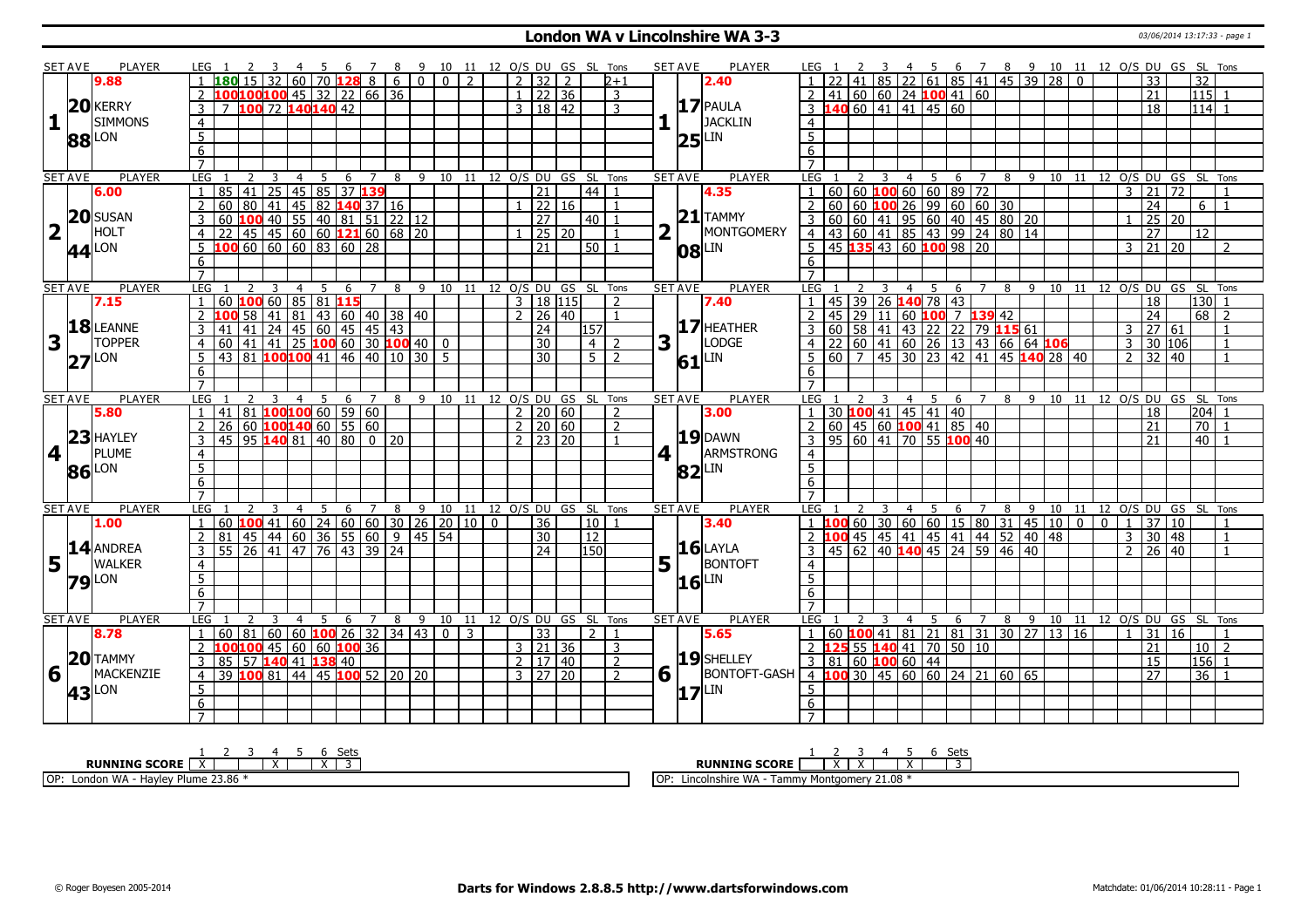## **London WA**

# **Lincolnshire WA**

| <b>PLAYER</b>          |  | W/L WON LOST | <b>AVE</b> |      | <b>TAVE POINTS DARTS TONS TON+ 180</b> |     |  |         | <b>TONS PLAYER</b>          |    | lw/Llwonllost | <b>AVE</b> |                 | TAVE  POINTS   DARTS   TONS   TON+   180 |      |    |  | <b>TONS</b> |
|------------------------|--|--------------|------------|------|----------------------------------------|-----|--|---------|-----------------------------|----|---------------|------------|-----------------|------------------------------------------|------|----|--|-------------|
| <b>Kerry Simmons</b>   |  |              | 20.88      | 9.88 | 1503                                   |     |  | $8 + 3$ | <b>Paula Jacklin</b>        |    |               |            | 2.40            | 1242                                     |      |    |  | $2 + 0$     |
| <b>Susan Holt</b>      |  |              | 20.44      | 6.00 | 2371                                   | 116 |  | $5+0$   | <b>Tammy Montgomery</b>     |    |               | 21.08      | 4.35            | 2487                                     | 1181 |    |  | 4+0         |
| Leanne Topper          |  |              | 18.27      | 7.15 | 2339                                   | 128 |  |         | <b>Heather Lodge</b>        |    |               | 17.61      | $^{\prime}$ .40 | 2307                                     | 131  |    |  | $6+0$       |
| <b>Hayley Plume</b>    |  |              | 23.86      | 5.80 | 1503                                   | 63  |  | $5+0$   | Dawn Armstrong              |    |               | 19.82      | 3.00            | 1189                                     | 60 I |    |  | $3 + 0$     |
| Andrea Walker          |  |              | +.79       | 1.00 | 1331                                   | 90  |  |         | Lavia Bontoft               |    |               | 16.16      | 3.40            | 1503                                     | 93   |    |  | $3 + 0$     |
| <b>Tammy Mackenzie</b> |  |              | 20.43      | 8.78 | 2002                                   | 98  |  | $8 + C$ | <b>Shelley Bontoft-Gash</b> |    |               | 19.1       | 5.65            | 1802                                     | 94   |    |  | $5 + 0$     |
| <b>TOTALS</b>          |  |              | 19.49      |      | .1049                                  | 567 |  | 34+1    | <b>ITOTALS</b>              | 10 |               | 18.54      |                 | 10530                                    | 568  | 18 |  | $23+0$      |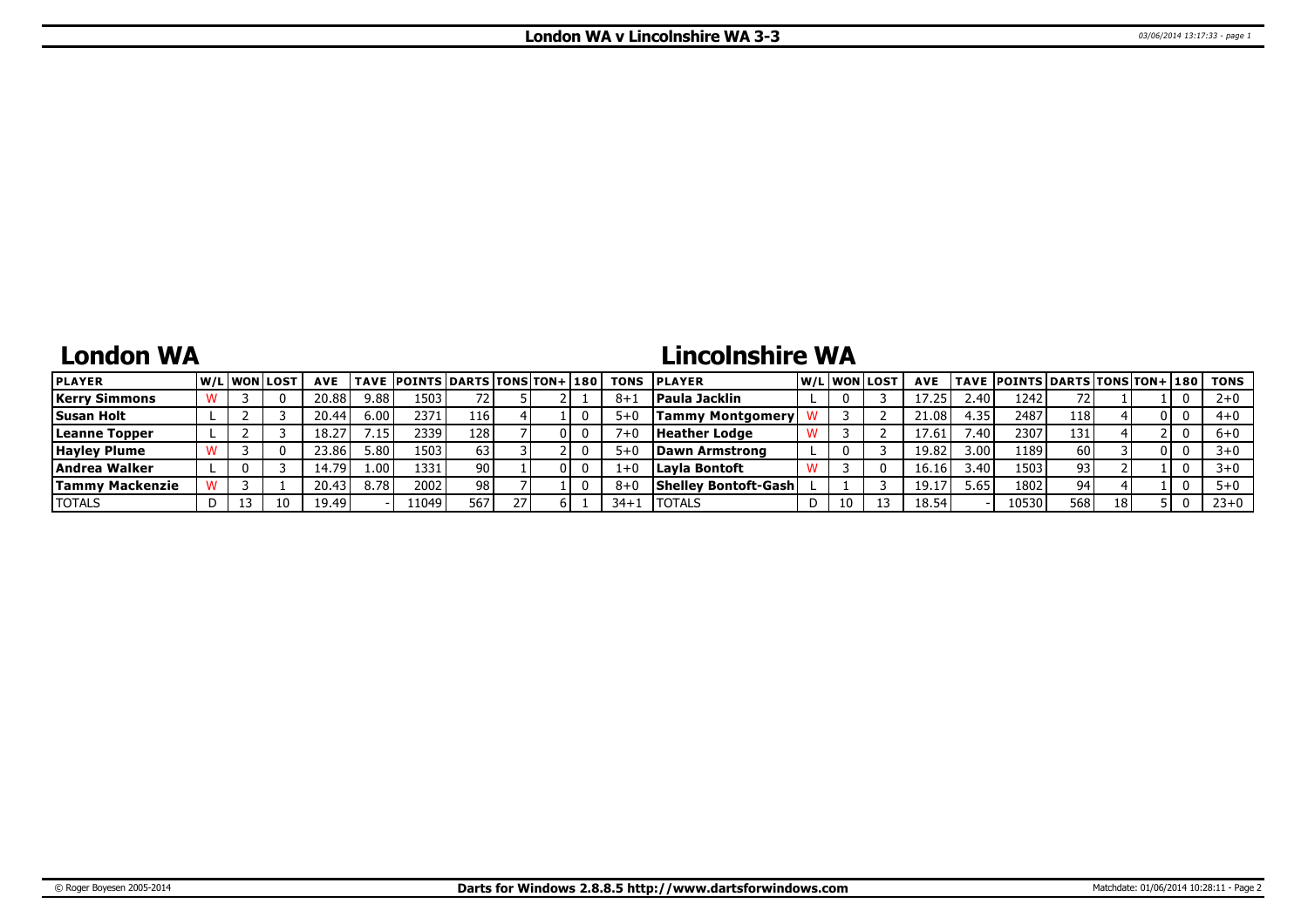#### **London MB v Lincolnshire MB 5-7** 03/06/2014 13:17:14 - page 1

|                         | <b>SET AVE</b> | <b>PLAYER</b>       | LEG 1                             |               | $\overline{\mathbf{3}}$ |                |   |   |                             |                                                     | 4 5 6 7 8 9 10 11 12 O/S DU GS SL Tons |                              |   |                      |               |                |             | <b>SET AVE</b> | PLAYER        | LEG 1                             |                 |    |                  | 2 3 4 5 6 7 8 9 10 11 12 O/S DU GS SL Tons                                                 |                                   |   |           |    |  |                |                     |    |                                            |                |
|-------------------------|----------------|---------------------|-----------------------------------|---------------|-------------------------|----------------|---|---|-----------------------------|-----------------------------------------------------|----------------------------------------|------------------------------|---|----------------------|---------------|----------------|-------------|----------------|---------------|-----------------------------------|-----------------|----|------------------|--------------------------------------------------------------------------------------------|-----------------------------------|---|-----------|----|--|----------------|---------------------|----|--------------------------------------------|----------------|
|                         |                | 2.52                |                                   |               |                         |                |   |   | 82 60 79 60 42              |                                                     |                                        |                              |   | 21                   | 42            |                |             |                | 6.65          |                                   |                 |    |                  | 60 60 <b>125</b> 41 85 44 43                                                               |                                   |   |           |    |  | $2^{\circ}$    | 23   43             |    |                                            |                |
|                         |                |                     |                                   |               |                         |                |   |   | $60   85   80$ 115 137 18 0 |                                                     |                                        |                              |   | $\overline{21}$      | 6             | $\overline{z}$ |             |                |               |                                   |                 |    |                  | 2 <b>100100</b> 60 <b>100</b> 60 <b>41 40</b>                                              |                                   |   |           |    |  |                | $2 \mid 20 \mid 40$ |    |                                            | $\overline{3}$ |
|                         |                | $21$ CHRIS          | $\overline{3}$<br>$\overline{81}$ |               | 40   60   55   59   60  |                |   |   |                             |                                                     |                                        |                              |   | $\overline{18}$      | 146           |                |             |                | $24$ SHANE    |                                   |                 |    |                  | 3 55 140 95 100 73 18 20                                                                   |                                   |   |           |    |  |                | 19 20               |    |                                            | $\overline{2}$ |
| $\mathbf{1}$            |                | COPELAND            |                                   |               |                         |                |   |   |                             |                                                     |                                        |                              |   |                      |               |                |             |                | LOWE          |                                   |                 |    |                  |                                                                                            |                                   |   |           |    |  |                |                     |    |                                            |                |
|                         |                |                     | $\overline{4}$                    |               |                         |                |   |   |                             |                                                     |                                        |                              |   |                      |               |                |             |                |               | $\overline{4}$                    |                 |    |                  |                                                                                            |                                   |   |           |    |  |                |                     |    |                                            |                |
|                         |                | $82$ <sup>LON</sup> | $\overline{5}$                    |               |                         |                |   |   |                             |                                                     |                                        |                              |   |                      |               |                |             | 24             | LIN           | $5^{\circ}$                       |                 |    |                  |                                                                                            |                                   |   |           |    |  |                |                     |    |                                            |                |
|                         |                |                     | $\overline{6}$                    |               |                         |                |   |   |                             |                                                     |                                        |                              |   |                      |               |                |             |                |               | 6                                 |                 |    |                  |                                                                                            |                                   |   |           |    |  |                |                     |    |                                            |                |
|                         |                |                     | $\overline{7}$                    |               |                         |                |   |   |                             |                                                     |                                        |                              |   |                      |               |                |             |                |               | $\overline{7}$                    |                 |    |                  |                                                                                            |                                   |   |           |    |  |                |                     |    |                                            |                |
|                         | <b>SET AVE</b> | <b>PLAYER</b>       | <b>LEG</b>                        | $2 \quad 3$   |                         | $\overline{4}$ |   |   |                             |                                                     | 5 6 7 8 9 10 11 12 O/S DU GS SL Tons   |                              |   |                      |               |                |             | <b>SET AVE</b> | <b>PLAYER</b> | LEG <sub>1</sub>                  |                 |    |                  |                                                                                            |                                   |   |           |    |  |                |                     |    | 2 3 4 5 6 7 8 9 10 11 12 O/S DU GS SL Tons |                |
|                         |                | 8.74                | $\mathbf{1}$<br>100               |               |                         |                |   |   |                             | 85 44 85 45 27 99 14 2                              |                                        |                              |   | $2$   26   2         |               | $\overline{1}$ |             |                | 14.16         |                                   |                 |    |                  | 26 59 95 60 56 59 58 56                                                                    |                                   |   |           |    |  |                | $\overline{24}$     |    | $\overline{32}$                            |                |
|                         |                |                     | $81$ 100 26 60<br>$\overline{2}$  |               |                         |                |   |   |                             |                                                     |                                        |                              |   | $\overline{12}$      | 234 1         |                |             |                |               | 2                                 |                 |    | 46 140140137 38  |                                                                                            |                                   |   |           |    |  |                | 3   15   38         |    |                                            | 3              |
|                         |                | $21$ MATTHEW        | 3                                 |               | 60 $100140$ 27 40       |                |   |   |                             |                                                     |                                        |                              | 3 | 18   40              |               | 3              |             |                | $26$ JOHN     |                                   |                 |    | 60 100 180 57 84 |                                                                                            |                                   |   |           |    |  |                | 15                  |    | $20\,$ $2+1$                               |                |
| $\overline{\mathbf{2}}$ |                | <b>WILSON</b>       | $\overline{4}$<br>55              |               | $30$ 100 85 46          |                |   |   |                             |                                                     |                                        |                              |   | <sup>15</sup>        | l185l 1       |                |             |                | BYWATER       |                                   |                 |    |                  | 4 100 100 180 57 24 40                                                                     |                                   |   |           |    |  |                | 17                  | 40 |                                            | $B+1$          |
|                         |                |                     | 5                                 |               |                         |                |   |   |                             | $\overline{59}$ 60 30 100 60 100 72 20              |                                        |                              |   | 3 24 20              |               | $\overline{2}$ |             |                | LIN           | .5                                |                 |    |                  | $10068$ 100139 54 24 12                                                                    |                                   |   |           |    |  |                | 21                  |    | 4 I                                        | 3              |
|                         |                | <b>96</b> LON       | 6                                 |               |                         |                |   |   |                             |                                                     |                                        |                              |   |                      |               |                |             | 62             |               | 6                                 |                 |    |                  |                                                                                            |                                   |   |           |    |  |                |                     |    |                                            |                |
|                         |                |                     | $\overline{7}$                    |               |                         |                |   |   |                             |                                                     |                                        |                              |   |                      |               |                |             |                |               | $\overline{7}$                    |                 |    |                  |                                                                                            |                                   |   |           |    |  |                |                     |    |                                            |                |
|                         |                |                     |                                   |               |                         |                |   |   |                             |                                                     |                                        |                              |   |                      |               |                |             |                |               |                                   |                 |    |                  |                                                                                            |                                   |   |           |    |  |                |                     |    |                                            |                |
|                         | <b>SET AVE</b> | PLAYER              | LEG                               |               | 3                       | $\overline{4}$ |   |   | $5\quad 6\quad 7$           | 8                                                   |                                        | 9 10 11 12 O/S DU GS SL Tons |   |                      |               |                |             | <b>SET AVE</b> | <b>PLAYER</b> | LEG <sub>1</sub>                  |                 | 3  |                  | 4 5 6 7                                                                                    |                                   | 8 | 9 10      | 11 |  |                |                     |    | 12 O/S DU GS SL Tons                       | $\overline{z}$ |
|                         |                | 13.76               | $\mathbf{1}$                      |               |                         |                |   |   | 30 180 30 100 45 96 20      |                                                     |                                        |                              |   | 1   19   20          |               | $2 + 1$        |             |                | 9.97          |                                   |                 |    |                  | $1 \overline{100}$ 55 $\overline{100}$ 41 60 65 60                                         |                                   |   |           |    |  |                | $\overline{21}$     |    | 20 <sup>1</sup>                            |                |
|                         | 27             |                     | $\overline{2}$<br>דכו             | 60            | 85 130 103              |                |   |   |                             |                                                     |                                        |                              |   | $3 \mid 15 \mid 103$ |               | $\overline{3}$ |             |                |               | 2   60   96   60   100            |                 |    |                  |                                                                                            |                                   |   |           |    |  |                | $\overline{12}$     |    | $185$ 1                                    |                |
|                         |                | SCOTT               | 100100 41 100100<br>3             |               |                         |                |   |   |                             |                                                     |                                        |                              |   | <sup>15</sup>        | 60   4        |                |             |                | $25$ MICKY    |                                   |                 |    |                  | 3 47 100 21 140 99 94                                                                      |                                   |   |           |    |  |                | 2   17   94         |    |                                            | $\overline{2}$ |
| 3                       |                | <b>ARTISS</b>       | $\overline{4}$<br>95              |               |                         |                |   |   | 45 24 95 100 85 37          |                                                     |                                        |                              |   | $\sqrt{21}$          | $\sqrt{20}$ 1 |                | 3           |                | <b>TAYLOR</b> | $\overline{4}$                    |                 |    |                  | 60 45 97 58 100117 24                                                                      |                                   |   |           |    |  | $\mathcal{L}$  | $\overline{20}$     | 24 |                                            | $\overline{2}$ |
|                         | 25             | <b>LON</b>          | 5                                 |               |                         |                |   |   | 60 $100$ 47 $140$ 60 68 26  |                                                     |                                        |                              |   | 19 26                |               | $\overline{z}$ |             | 16             | _IN           |                                   |                 |    |                  | 5 100 60 45 140 60 56 30                                                                   |                                   |   |           |    |  |                | 21                  |    | $10\overline{\smash{)}\,}$                 |                |
|                         |                |                     | 6                                 |               |                         |                |   |   |                             |                                                     |                                        |                              |   |                      |               |                |             |                |               | 6                                 |                 |    |                  |                                                                                            |                                   |   |           |    |  |                |                     |    |                                            |                |
|                         |                |                     | $\overline{7}$                    |               |                         |                |   |   |                             |                                                     |                                        |                              |   |                      |               |                |             |                |               |                                   |                 |    |                  |                                                                                            |                                   |   |           |    |  |                |                     |    |                                            |                |
|                         | <b>SET AVE</b> | <b>PLAYER</b>       | LEG                               |               |                         | 4              |   | 6 | $\overline{7}$              | 8                                                   |                                        | 9 10 11 12 O/S DU GS SL      |   |                      |               | Tons           |             | <b>SET AVE</b> | <b>PLAYER</b> | LEG                               |                 |    | 4 5              | 6                                                                                          | $\overline{7}$                    |   | 8 9 10 11 |    |  |                |                     |    | 12 O/S DU GS SL Tons                       |                |
|                         |                |                     |                                   |               |                         |                |   |   |                             |                                                     |                                        |                              |   |                      |               |                |             |                |               |                                   |                 |    |                  |                                                                                            |                                   |   |           |    |  |                |                     |    |                                            |                |
|                         |                | 8.00                | 41                                |               |                         |                |   |   |                             |                                                     |                                        |                              |   | 21                   | $60$   1      |                |             |                | 3.90          |                                   |                 |    |                  |                                                                                            |                                   |   |           |    |  | 3              | 21 130              |    |                                            |                |
|                         |                |                     | $\overline{2}$                    | 60 85 59      |                         |                |   |   | 45 100 51                   |                                                     |                                        |                              |   |                      |               | $\overline{z}$ |             |                |               |                                   |                 |    |                  |                                                                                            | 97   60   55   58   41   60   130 |   |           |    |  |                | 21                  |    |                                            |                |
|                         |                |                     | $\overline{3}$                    |               |                         |                |   |   | 1008560601004848            |                                                     |                                        |                              |   | $2 \mid 20 \mid 48$  |               | $\overline{z}$ |             |                | $22$ RICHARD  |                                   |                 |    |                  |                                                                                            |                                   |   |           |    |  |                |                     |    | 32                                         |                |
|                         |                | 23 SPENCER          |                                   |               |                         |                |   |   |                             | $100100$ 45 26 44 81 73 32                          |                                        |                              |   | $1$   22   32        |               | $\mathcal{R}$  |             |                |               |                                   |                 |    |                  |                                                                                            |                                   |   |           |    |  |                | 21<br>21            |    | 10                                         |                |
|                         | 4              | <b>ELLIS</b>        | $\overline{4}$                    |               |                         |                |   |   | 60 100100100 81 20 40       |                                                     |                                        |                              |   | $1 \mid 19 \mid 40$  |               |                | 4 1         |                | <b>SELBY</b>  |                                   |                 |    |                  | 2 43 45 97 32 99 83 70<br>3 78 96 <b>140</b> 59 42 46 30<br>4 59 60 21 60 60 85 <b>120</b> |                                   |   |           |    |  |                |                     |    | $36$   1                                   |                |
|                         |                | $71$ <sup>LON</sup> | 5                                 |               |                         |                |   |   |                             |                                                     |                                        |                              |   |                      |               |                |             | 93             | LIN           | 5                                 |                 |    |                  |                                                                                            |                                   |   |           |    |  |                |                     |    |                                            |                |
|                         |                |                     | $6 \overline{6}$                  |               |                         |                |   |   |                             |                                                     |                                        |                              |   |                      |               |                |             |                |               | 6                                 |                 |    |                  |                                                                                            |                                   |   |           |    |  |                |                     |    |                                            |                |
|                         |                |                     | $\overline{7}$                    |               |                         |                |   |   |                             |                                                     |                                        |                              |   |                      |               |                |             |                |               | $\overline{7}$                    |                 |    |                  |                                                                                            |                                   |   |           |    |  |                |                     |    |                                            |                |
|                         | <b>SET AVE</b> | <b>PLAYER</b>       | <b>LEG</b>                        |               | 3                       | $\overline{4}$ | 5 |   |                             | $6 \quad 7 \quad 8$                                 | 9 10 11 12 O/S DU GS SL Tons           |                              |   |                      |               |                |             | <b>SET AVE</b> | PLAYER        | LEG 1                             |                 | 3  |                  |                                                                                            |                                   |   |           |    |  |                |                     |    | 4 5 6 7 8 9 10 11 12 O/S DU GS SL Tons     |                |
|                         |                | 8.20                | $\mathbf{1}$<br>100               |               |                         |                |   |   |                             | 45 60 44 44 140 36 32                               |                                        |                              |   | $3 \mid 24 \mid 32$  |               | $\overline{2}$ |             |                | 7.00          | $1\quad1$                         |                 |    |                  | <b>40</b> 85 57 83 60 56 0 15                                                              |                                   |   |           |    |  |                | 24                  |    | 5 1                                        |                |
|                         |                |                     | $\overline{2}$<br>81              |               | 100140100 40 40         |                |   |   |                             |                                                     |                                        |                              |   | 3   18   40          |               | $\overline{3}$ |             |                |               | $2\vert 1$                        |                 |    | 40 32 100 81 82  |                                                                                            |                                   |   |           |    |  |                | 15                  |    | 66                                         | $\overline{2}$ |
|                         |                | 21 STUART           | 3<br>45                           |               |                         |                |   |   |                             |                                                     |                                        |                              |   | 24                   | $30$   1      |                |             |                | 20 DUNCAN     | $3-1$                             |                 |    |                  | 58 <b>180</b> 82 25 35 96 17 0 8                                                           |                                   |   |           |    |  |                | $\overline{25}$     | 8  |                                            | $1 + 1$        |
| 5 <sub>l</sub>          | LΓ             | PATT                | $\overline{4}$<br>55              |               |                         |                |   |   |                             | 45   60   29   <mark>100</mark>   55   54   71   32 |                                        |                              |   | 25   32              |               |                | 5           |                | HUNT          |                                   |                 |    |                  | $25 \mid 31 \mid 60 \mid 21 \mid 41 \mid 80 \mid 140 \mid 2$                               |                                   |   |           |    |  |                | 24                  |    | 101 l                                      |                |
|                         |                |                     | 5                                 |               |                         |                |   |   |                             |                                                     |                                        |                              |   |                      |               |                |             |                | LIN           | $5\overline{5}$                   |                 |    |                  |                                                                                            |                                   |   |           |    |  |                |                     |    |                                            |                |
|                         |                | 69 LON              | $\overline{6}$                    |               |                         |                |   |   |                             |                                                     |                                        |                              |   |                      |               |                |             | 82             |               | 6                                 |                 |    |                  |                                                                                            |                                   |   |           |    |  |                |                     |    |                                            |                |
|                         |                |                     | $\overline{7}$                    |               |                         |                |   |   |                             |                                                     |                                        |                              |   |                      |               |                |             |                |               | $\overline{7}$                    |                 |    |                  |                                                                                            |                                   |   |           |    |  |                |                     |    |                                            |                |
|                         | <b>SET AVE</b> | <b>PLAYER</b>       | LEG <sub>1</sub>                  | $\mathcal{L}$ | $\mathcal{R}$           | $\overline{4}$ | 5 |   | 6 7                         | 8                                                   |                                        | 9 10 11 12 O/S DU GS SL Tons |   |                      |               |                |             | <b>SET AVE</b> | <b>PLAYER</b> | LEG 1                             |                 | -3 |                  | 4 5 6 7                                                                                    |                                   | 8 | 9 10 11   |    |  |                |                     |    | 12 O/S DU GS SL Tons                       |                |
|                         |                | 4.88                | 60 81 81 81 41<br>$\mathbf{1}$    |               |                         |                |   |   |                             |                                                     |                                        |                              |   | 15                   | 157           |                |             |                | 7.13          | $\mathbf{1}$                      |                 |    | 81 55 100140125  |                                                                                            |                                   |   |           |    |  | $\overline{3}$ | 15 125              |    |                                            | 3              |
|                         |                |                     | 60<br>$\overline{2}$              |               |                         |                |   |   |                             |                                                     |                                        |                              |   | $\overline{21}$      | $\sqrt{20}$ 2 |                |             |                |               | $\overline{2}$                    | $\overline{41}$ |    |                  |                                                                                            |                                   |   |           |    |  | $\overline{3}$ | 24 108              |    |                                            | $\mathbf{1}$   |
|                         |                |                     |                                   |               |                         |                |   |   | 45 100 60 123 57 36         |                                                     |                                        |                              |   |                      |               |                |             |                |               |                                   |                 |    |                  | $145 \mid 60 \mid 62 \mid 45 \mid 43 \mid 97$ 108                                          |                                   |   |           |    |  |                |                     |    |                                            | $\overline{z}$ |
|                         | 23             | <b>ROBBIE</b>       | 43 60 125 140 43 50<br>3          |               |                         |                |   |   |                             |                                                     |                                        |                              |   | $\overline{18}$      | $40$   2      |                |             |                | $26$ ASHLEY   |                                   |                 |    |                  | 3   41   81   140   99   100   40                                                          |                                   |   |           |    |  |                | 3   18   40         |    |                                            |                |
| 6                       |                | <b>HAIN</b>         | $\overline{4}$                    |               |                         |                |   |   |                             |                                                     |                                        |                              |   |                      |               |                | $6\sqrt{ }$ |                | PRESTON       | $\overline{4}$                    |                 |    |                  |                                                                                            |                                   |   |           |    |  |                |                     |    |                                            |                |
|                         |                | $81$ <sup>LON</sup> | $\overline{5}$                    |               |                         |                |   |   |                             |                                                     |                                        |                              |   |                      |               |                |             | 37             | LIN           | $\overline{5}$                    |                 |    |                  |                                                                                            |                                   |   |           |    |  |                |                     |    |                                            |                |
|                         |                |                     | 6<br>$\overline{7}$               |               |                         |                |   |   |                             |                                                     |                                        |                              |   |                      |               |                |             |                |               | $6\overline{6}$<br>$\overline{7}$ |                 |    |                  |                                                                                            |                                   |   |           |    |  |                |                     |    |                                            |                |

**RUNNING SCORE**  $\begin{array}{|c|c|c|c|c|}\n\hline\n & 2 & 3 & 4 & 5 & 6 & \text{Sets} \\
\hline\n\end{array}$ 

**RUNNING SCORE**  $\begin{array}{|c|c|c|c|c|}\n\hline\n\textbf{1} & \textbf{2} & \textbf{3} & \textbf{4} & \textbf{5} & \textbf{6} & \textbf{Sets} \\
\hline\n\textbf{2} & \textbf{3} & \textbf{4} & \textbf{5} & \textbf{6} & \textbf{Sets} \\
\hline\n\end{array}$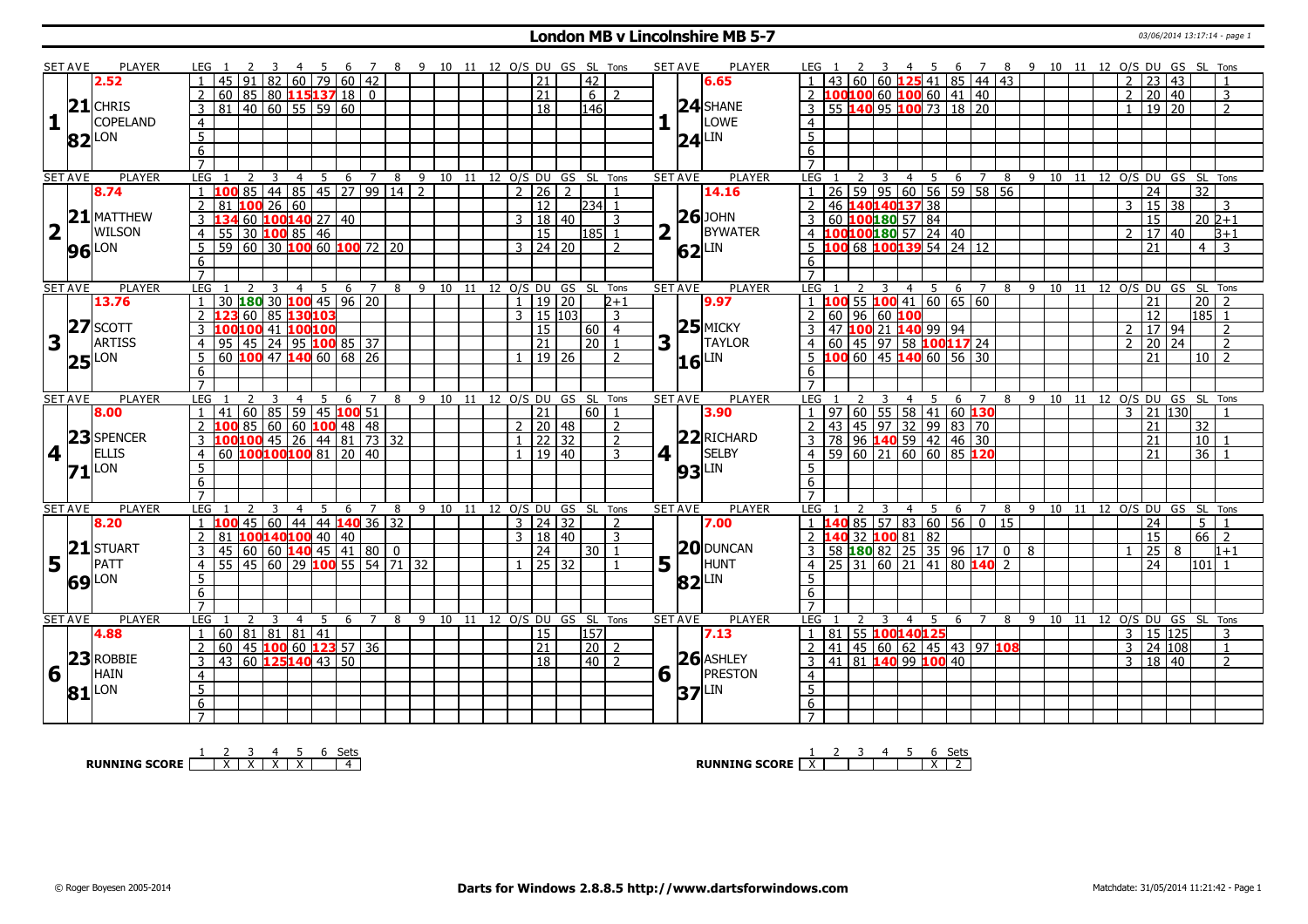#### **London MB v Lincolnshire MB 5-7** 03/06/2014 13:17:14 - page 2

|                         | <b>SET AVE</b> | <b>PLAYER</b>       | LEG <sub>1</sub>                                             | 4 5 6 7 8 9 10 11 12 O/S DU GS SL Tons        |   |                         |                                    | <b>SET AVE</b><br><b>PLAYER</b>                                       | 4 5 6 7 8 9 10 11 12 O/S DU GS SL Tons<br>LEG 1                                                                               |  |
|-------------------------|----------------|---------------------|--------------------------------------------------------------|-----------------------------------------------|---|-------------------------|------------------------------------|-----------------------------------------------------------------------|-------------------------------------------------------------------------------------------------------------------------------|--|
|                         |                | 9.34                | 58 81 46 135 128                                             | 8                                             |   | 2   20   8              | $\mathcal{D}$                      | 11.85                                                                 | $22 \mid 81$ 140 60 19<br>$19$ $\overline{\phantom{0}}$<br>21                                                                 |  |
|                         |                |                     | $\overline{2}$<br>43 100100 60 100 44                        |                                               |   | 18                      | $54$ 3                             |                                                                       | 25100140 60 36 40<br>17 40<br>2<br>3                                                                                          |  |
|                         | $25$ LEE       |                     | 99<br>95 137 46                                              |                                               |   | $\overline{12}$         | $124$ 1                            | $ 27 $ SIMON                                                          | 3 180100100 97 24<br>14 24<br>2<br>$B+1$                                                                                      |  |
| $\overline{\mathbf{z}}$ |                | <b>COCKS</b>        | $.00134$ 39 58 81 41 32<br>$\overline{4}$                    |                                               |   | $\overline{21}$         | $16$ 2                             | <b>STAINTON</b>                                                       | 00 60 80 85 100 68 8<br>19<br>$\overline{2}$<br>$\mathbf{1}$<br>8<br>$\overline{4}$                                           |  |
|                         |                | <b>49</b> LON       | 5                                                            |                                               |   |                         |                                    | LIN<br>96                                                             | 5                                                                                                                             |  |
|                         |                |                     | 6                                                            |                                               |   |                         |                                    |                                                                       | 6                                                                                                                             |  |
|                         |                |                     | $\overline{7}$                                               |                                               |   |                         |                                    |                                                                       | $\overline{7}$                                                                                                                |  |
|                         | <b>SET AVE</b> | <b>PLAYER</b>       | LEG<br>3<br>$\overline{4}$                                   | 5<br>6<br>7                                   |   |                         | 8 9 10 11 12 O/S DU GS SL Tons     | <b>SET AVE</b><br><b>PLAYER</b>                                       | LEG<br>10 11 12 O/S DU GS SL Tons<br>3<br>4 5<br>6<br>$\overline{7}$<br>89<br>$\mathbf{2}$                                    |  |
|                         |                | 6.16                | <mark>LOO</mark> 30   97   77   97  <br>60                   | $\overline{0}$                                |   | 21                      | 40                                 | 5.20                                                                  | 60   85   60   100   73   38<br>85<br>19 38<br>$\overline{1}$<br>-1                                                           |  |
|                         |                |                     | $\overline{100140}$ 85 55 81 0<br>$\overline{2}$             |                                               |   | $\overline{18}$         | $40$   2                           |                                                                       | $\overline{20}$ 3<br>55 60 140 140 82 21 3<br>$\overline{2}$<br><sup>2</sup><br>$\overline{\phantom{a}}$                      |  |
|                         |                | $24$ GENE           | $55$ 140 85 60 136 0<br>$\overline{3}$                       |                                               |   | $\overline{18}$         | $\overline{25}$ $\overline{2}$     | $27$ MARK                                                             | $3$ 140 95 95 97 54 20<br>$16 \mid 20$<br>$\mathbf{1}$<br>$\mathbf{1}$                                                        |  |
| 8                       |                | <b>HILL</b>         | $\overline{4}$                                               |                                               |   |                         |                                    | $\mathbf{8}$ <sup><math>\overline{1}</math></sup><br><b>BLACKWELL</b> | $\overline{4}$                                                                                                                |  |
|                         |                | <b>53</b> LON       | $\overline{5}$                                               |                                               |   |                         |                                    | LIN                                                                   | $\overline{5}$                                                                                                                |  |
|                         |                |                     | $\overline{6}$                                               |                                               |   |                         |                                    | 33                                                                    | 6                                                                                                                             |  |
|                         |                |                     | $\overline{7}$                                               |                                               |   |                         |                                    |                                                                       | $\overline{7}$                                                                                                                |  |
|                         | <b>SET AVE</b> | <b>PLAYER</b>       | LEG<br>$\overline{4}$                                        | -5<br>6<br>$\overline{7}$                     |   |                         | 8 9 10 11 12 O/S DU GS SL Tons     | PLAYER<br><b>SET AVE</b>                                              | LEG<br>8 9 10 11 12 O/S DU GS SL Tons<br>4<br>5<br>- 6<br>$\overline{7}$                                                      |  |
|                         |                | 4.01                | 26 <sup>1</sup><br>$\overline{1}$                            | 41 24 22 63 38 48                             |   | $\overline{21}$         | 239                                | 2.80                                                                  | 96 96 40 43 59 95 56 16<br>24 16<br>3<br>$\vert$ 1                                                                            |  |
|                         |                |                     | $\overline{2}$<br>27                                         | $60$ <b>140</b> 30 31 60 24 49 30             |   | $\overline{27}$         | $\boxed{50}$ 1                     |                                                                       | $40 \mid 60 \mid 89 \mid 25 \mid 60$ 121 88 10 8<br>$\overline{25}$<br>$\vert$ 2<br>8<br>$\mathbf{1}$<br>$\mathbf{1}$         |  |
|                         |                | $18$ STEVE          | $\overline{3}$<br>41                                         | 55 121 81 140 24 39                           |   | 21 39<br>3              | $\overline{2}$                     | $22$ GARY                                                             | 96 60 82 78 36 59 82<br>21<br>-3<br>8                                                                                         |  |
| $\boldsymbol{9}$        |                | <b>MCHALE</b>       | $\overline{4}$<br>81 I                                       | 64   84   41   60   55   76                   |   | 21                      | 40                                 | $9\sqrt{1}$<br><b>BLADES</b>                                          | $96$ 52 58 44 60 159 32<br>20 32<br>$\overline{2}$<br>4                                                                       |  |
|                         |                | $61$ <sup>LON</sup> | $\overline{5}$                                               |                                               |   |                         |                                    | LIN                                                                   | 5                                                                                                                             |  |
|                         |                |                     | 6                                                            |                                               |   |                         |                                    | 18                                                                    | 6                                                                                                                             |  |
|                         |                |                     | $\overline{7}$                                               |                                               |   |                         |                                    |                                                                       | $\overline{7}$                                                                                                                |  |
|                         | <b>SET AVE</b> | <b>PLAYER</b>       | LEG<br>$\overline{4}$                                        | 5 6 7                                         |   |                         | 8 9 10 11 12 0/S DU GS SL Tons     | <b>SET AVE</b><br><b>PLAYER</b>                                       | 8 9 10 11 12 0/S DU GS<br>SL Tons<br>LEG<br>$4 \overline{5}$<br>6 7                                                           |  |
|                         |                | 6.15                | 41 100 95 41 60 41 83 40                                     |                                               |   | 23 40<br>$\overline{2}$ |                                    | 2.00                                                                  | $100$ 60   21   41   38   60   85<br>$\overline{96}$<br>21                                                                    |  |
|                         |                |                     | 60 100 41 100100<br>2                                        |                                               |   | $3$ 18 100              | $\overline{4}$                     |                                                                       | 66   43 <mark>100</mark> 85   40   82<br>85<br>18<br>$\overline{2}$                                                           |  |
|                         |                | $22$ NICKY          | $\overline{3}$<br>26 <sup>1</sup>                            | 81   21 <b>  115</b>   27   45   71   75   40 |   | $2 \mid 26 \mid 40$     |                                    | $20$ DANNY                                                            | $\frac{1}{55}$ 85 32 81 41 85 22 60<br>40<br>3<br>24                                                                          |  |
| 10 <sup>1</sup>         |                | <b>COCKS</b>        | $\overline{4}$                                               |                                               |   |                         |                                    | 0<br><b>TOWERS</b>                                                    | $\overline{4}$                                                                                                                |  |
|                         |                | <b>43</b> LON       | $\overline{5}$                                               |                                               |   |                         |                                    | LIN<br>35                                                             | $\overline{5}$                                                                                                                |  |
|                         |                |                     | 6                                                            |                                               |   |                         |                                    |                                                                       | $6\overline{6}$                                                                                                               |  |
|                         |                |                     | $\overline{7}$                                               |                                               |   |                         |                                    |                                                                       | $\overline{7}$                                                                                                                |  |
|                         | <b>SET AVE</b> | <b>PLAYER</b>       | LEG<br>$\overline{4}$<br>3                                   | 5<br>6<br>$\overline{7}$                      | 8 |                         | 9 10 11 12 0/S DU GS SL Tons       | <b>PLAYER</b><br><b>SET AVE</b>                                       | <b>LEG</b><br>7 8 9 10 11 12 0/S DU GS SL Tons<br>3<br>$\overline{4}$<br>- 5<br>6                                             |  |
|                         |                | 4.46                | 43 41 26 68 121 85<br>$\overline{1}$                         |                                               |   | l 18                    | 117 1                              | 7.02                                                                  | $92$ <b>125</b> 41 91 12 40<br>19 40<br>1 100<br>-1<br>2                                                                      |  |
|                         |                |                     | 2<br>26                                                      | 46 26 95 45 60 125 76                         |   | 24                      | 2 <sup>1</sup><br>$\overline{1}$   |                                                                       | 99 45 137 40 35<br>$\overline{3}$<br>23<br>2 <sub>1</sub><br>2<br>2<br>2<br>2                                                 |  |
|                         | $20$ LEE       |                     | $100$ 56 60 45 100 65 71 0<br>3                              |                                               |   | $\overline{24}$         | $4\overline{2}$                    | $21$ ADAM                                                             | 45 100 90 60 100 41 45 15 5<br>$\overline{27}$<br>$\overline{2}$<br>$\overline{3}$<br>$\overline{3}$<br>-5                    |  |
| 11+                     |                | <b>CLIFFORD</b>     | $\overline{4}$                                               |                                               |   |                         |                                    | 1∣ ≀<br><b>BECK</b>                                                   | $\overline{4}$                                                                                                                |  |
|                         | 91             | LON                 | $\overline{5}$                                               |                                               |   |                         |                                    | LIN<br>78                                                             | $\overline{5}$                                                                                                                |  |
|                         |                |                     | 6                                                            |                                               |   |                         |                                    |                                                                       | 6                                                                                                                             |  |
|                         |                |                     | $\overline{7}$                                               |                                               |   |                         |                                    |                                                                       |                                                                                                                               |  |
|                         | <b>SET AVE</b> | <b>PLAYER</b>       | LEG<br>4                                                     | -5                                            |   |                         | 6 7 8 9 10 11 12 O/S DU GS SL Tons | <b>SET AVE</b><br><b>PLAYER</b>                                       | LEG<br>6 7 8 9 10 11 12 O/S DU GS SL Tons<br>4 5                                                                              |  |
|                         |                | 2.00                | 45 100 83 60 43 85 38<br>$\overline{1}$                      |                                               |   | 21                      | l 47 l<br>$\overline{1}$           | 5.03                                                                  | $1$ 140 70 60 81 40 90 20<br>$2^{\circ}$<br>  20   20<br>$\mathbf{1}$                                                         |  |
|                         |                |                     | $80$   55   85   60   60 <b>100</b><br>$\overline{2}$        |                                               |   | $\overline{18}$         | 61                                 |                                                                       | 60 60 50 138 8<br>$\overline{20}$<br>$\overline{2}$<br>$\overline{2}$<br>8<br>60 125                                          |  |
|                         |                | $21$ NICK           | 60   95   45   60   45   60   70   46   15<br>$\overline{3}$ |                                               |   | $\overline{27}$         | $\overline{5}$                     | $22$ CHRIS                                                            | $3 \mid 100 \mid 85 \mid 60 \mid 42 \mid 40 \mid 85 \mid 41 \mid 28 \mid 20$<br>$26 \mid 20$<br>$\mathcal{P}$<br>$\mathbf{1}$ |  |
|                         |                | BUCKINGHAM          | $\overline{4}$                                               |                                               |   |                         |                                    | ו 2<br>FIDLER                                                         | $\overline{4}$                                                                                                                |  |
|                         |                |                     |                                                              |                                               |   |                         |                                    |                                                                       |                                                                                                                               |  |
|                         |                |                     |                                                              |                                               |   |                         |                                    |                                                                       |                                                                                                                               |  |
| 12 <sub>1</sub>         |                | 06 LON              | $\overline{5}$                                               |                                               |   |                         |                                    | $77$ <sup>LIN</sup>                                                   | $\overline{5}$                                                                                                                |  |
|                         |                |                     | $6\overline{}$<br>$\overline{7}$                             |                                               |   |                         |                                    |                                                                       | 6<br>$\overline{7}$                                                                                                           |  |

| ¢ء<br>ーー                                                    | 10<br>ししい                                                                      |
|-------------------------------------------------------------|--------------------------------------------------------------------------------|
| <b>RUNNING SCORE</b><br>$\overline{\phantom{a}}$            | <b>RUNNING SCORE</b>                                                           |
| OP:<br><b>AD</b><br>- Scot<br>: Artiss 27.25<br>onaon.<br>. | $\sim$ $\sim$ $\sim$<br>Lincolnshire MB<br>. OF<br>Stainton 27.96 ו<br>- Simor |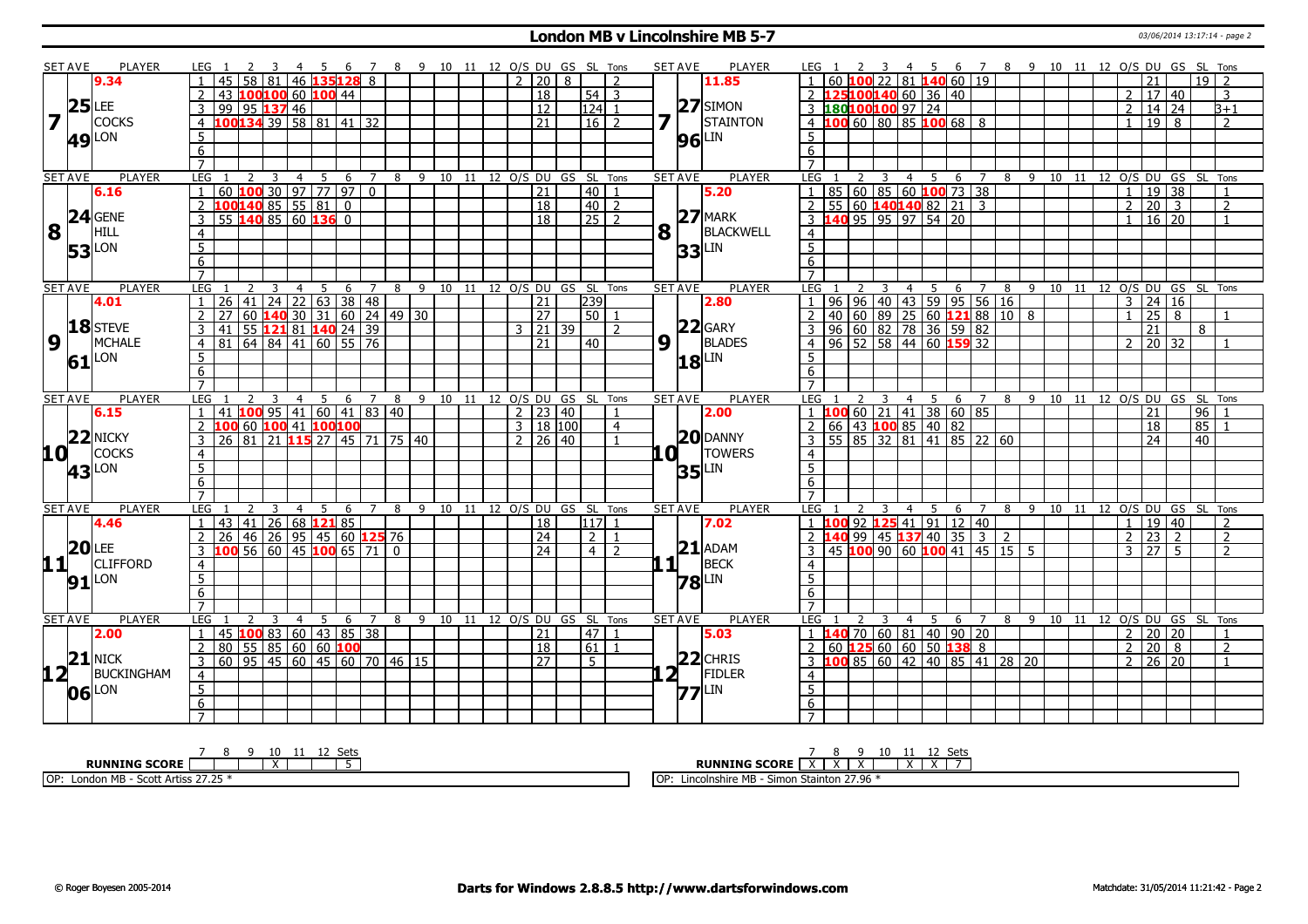## **London MB**

# **Lincolnshire MB**

| <b>PLAYER</b>          |  | lw/Llwonllost | <b>AVE</b> | <b>TAVE</b> | <b>POINTS DARTS TONS TON+130</b> |     |    |  | <b>TONS</b> | <b>PLAYER</b>         |  | W/L WON LOST | <b>AVE</b> |       | TAVE POINTS DARTS TONS TON+ 180 |                 |    |      | <b>TONS</b> |
|------------------------|--|---------------|------------|-------------|----------------------------------|-----|----|--|-------------|-----------------------|--|--------------|------------|-------|---------------------------------|-----------------|----|------|-------------|
| <b>Chris Copeland</b>  |  |               | 21.82      | 2.52        | 1309                             | 60  |    |  | $2 + 0$     | <b>Shane Lowe</b>     |  |              | 24.24      | 6.65  | 1503                            | 62              |    |      | $6 + 0$     |
| <b>Matthew Wilson</b>  |  |               | .96        | 8.74        | 2086 l                           | 95  |    |  | $8 + C$     | <b>John Bywater</b>   |  |              | 26.62      | 14.16 | 2449                            | 92 <sub>1</sub> |    |      | $11+2$      |
| <b>Scott Artiss</b>    |  |               | 27.25      | 13.76       | 2425                             | 89  | 10 |  | $12 + 1$    | Micky Taylor          |  |              | 25.16      | 9.97  | 2290                            | 91              |    |      | $9 + 0$     |
| <b>Spencer Ellis</b>   |  |               | 23.71      | 8.00        | 1944                             | 82  |    |  | $8 + C$     | <b>Richard Selby</b>  |  |              | 22.93      | 3.90  | 1926                            | 84              |    |      | $3 + 0$     |
| <b>Stuart Patt</b>     |  |               | 21.69      | 8.20        | 1974                             | 91  |    |  | $7 + 0$     | <b>IDuncan Hunt</b>   |  |              | 20.82      | 7.00  | 1832                            | 88              |    |      | $5 + 1$     |
| <b>Robbie Hain</b>     |  |               | 23.81      | 4.88        | 1286 l                           | 54  |    |  | $4 + 0$     | <b>Ashley Preston</b> |  |              | 26.37      | 7.13  | 1503                            | 57              |    |      | $6 + 0$     |
| Lee Cocks              |  |               | 25.49      | 9.34        | 1810 l                           | 71  |    |  | $8 + C$     | Simon Stainton        |  |              | 27.96      | 11.85 | 1985                            | 71              |    |      | $10 + 1$    |
| <b>Gene Hill</b>       |  |               | 24.53      | 6.16        | 1398                             | 57  |    |  | $5 + C$     | <b>Mark Blackwell</b> |  |              | 27.33      | 5.20  | 1503                            | 55              |    |      | $4 + 0$     |
| <b>Steve McHale</b>    |  |               | 18.61      | 4.01        | 1675                             | 90  |    |  | $3 + 0$     | <b>Gary Blades</b>    |  |              | 22.18      | 2.80  | 1996                            | 90              |    |      | $2 + 0$     |
| <b>Nicky Cocks</b>     |  | 0             | 22.43      | 6.15        | 1503                             | 67  |    |  | $6 + 0$     | Danny Towers          |  |              | 20.35      | 2.00  | 1282                            | 63              |    |      | $2 + 0$     |
| Lee Clifford           |  |               | 20.91      | 4.46        | 1380 l                           | 66  |    |  | $4 + C$     | ladam beck            |  |              | 21.78      | 7.02  | 1503                            | 69              |    |      | $6 + 0$     |
| <b>Nick Buckingham</b> |  |               | 21.06      | 2.00        | 1390                             | 66  |    |  | $2 + 0$     | <b>Chris Fidler</b>   |  |              | 22.77      | 5.03  | 1503                            | 66              |    |      | $4 + 0$     |
| <b>TOTALS</b>          |  |               | 22.73      |             | 20180                            | 888 | 58 |  | $69+1$      | <b>TOTALS</b>         |  |              | 23.96      |       | 21275                           | 888             | 45 | 19 I | $68 + 4$    |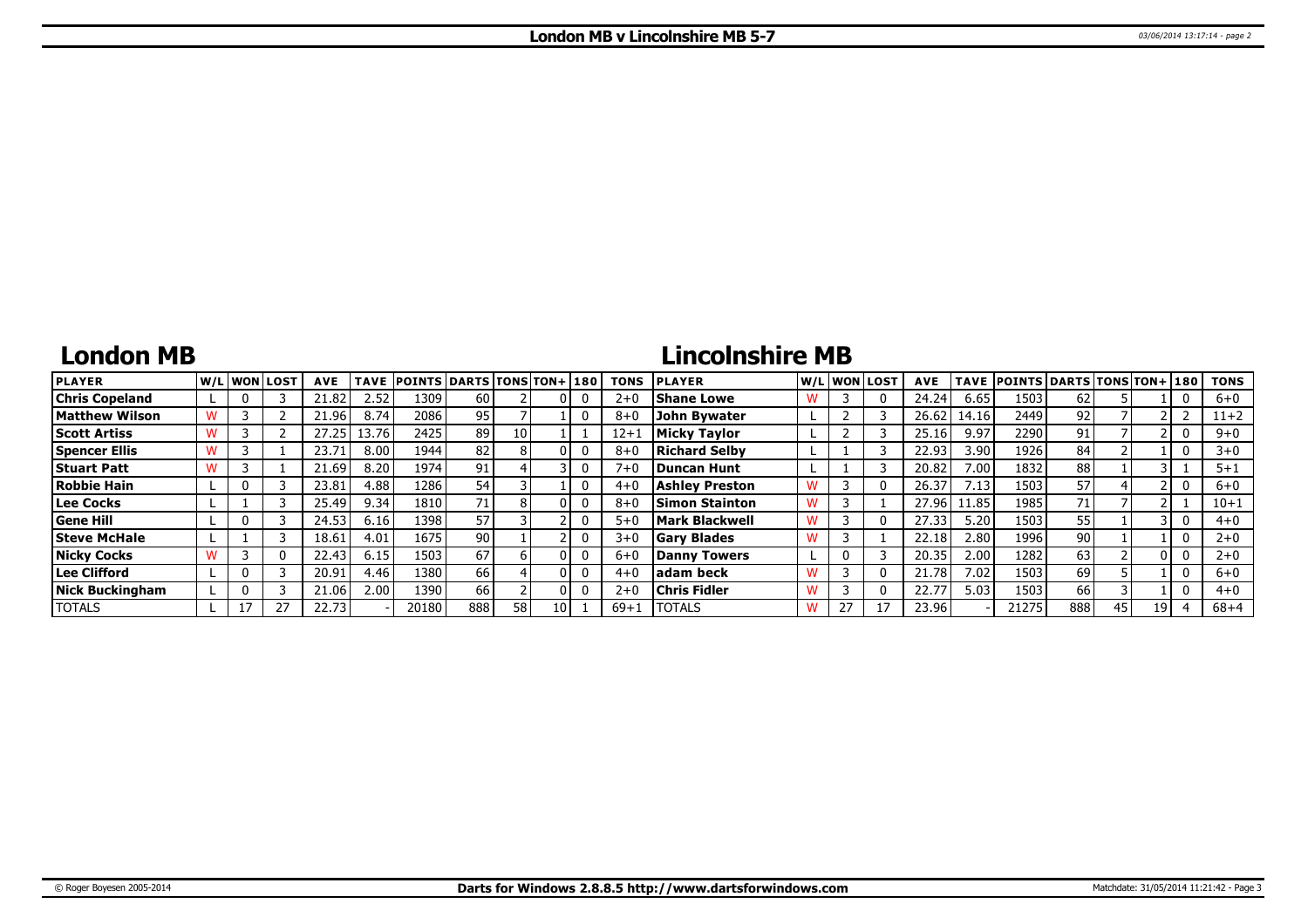### **London WB v Lincolnshire WB 4-2** 03/06/2014 13:16:51 - page 1

|                 | SET AVE        | PLAYER                          | LEG 1               |    |                 |                                             |                      |                         |                      |                 | - 9                                                                                                                     |                | 10 11 12 O/S DU GS SL Tons   |                  |                     |              |                              |                |   | <b>PLAYER</b><br><b>SET AVE</b>   |                                                                                                                                         |                      |                                                                                             |                |                          | 6                   |     |                |                                                                                                  |                |              |              |      |                                  | 7 8 9 10 11 12 0/S DU GS SL Tons   |                |
|-----------------|----------------|---------------------------------|---------------------|----|-----------------|---------------------------------------------|----------------------|-------------------------|----------------------|-----------------|-------------------------------------------------------------------------------------------------------------------------|----------------|------------------------------|------------------|---------------------|--------------|------------------------------|----------------|---|-----------------------------------|-----------------------------------------------------------------------------------------------------------------------------------------|----------------------|---------------------------------------------------------------------------------------------|----------------|--------------------------|---------------------|-----|----------------|--------------------------------------------------------------------------------------------------|----------------|--------------|--------------|------|----------------------------------|------------------------------------|----------------|
|                 |                | 2.65                            |                     | 60 |                 | 66                                          |                      | $\overline{93}$         |                      | $\overline{33}$ | $\overline{0}$<br>$5-1$                                                                                                 | $\overline{0}$ | $\mathbf{0}$                 |                  | 33                  |              | $\overline{2}$               |                |   | 3.30                              |                                                                                                                                         |                      |                                                                                             |                | 61 11 81 19 25 89        |                     |     |                | $\mathbf{0}$                                                                                     | 18             |              | 8            |      | $\overline{34}$                  | 8                                  |                |
|                 |                |                                 | $\overline{2}$      | 45 | $\overline{30}$ | 6                                           |                      |                         |                      |                 | 44 22 45 140 45 38 86                                                                                                   |                |                              |                  | 3   30   86         |              |                              |                |   |                                   | <sup>2</sup>                                                                                                                            |                      | 76 41 60 40 37 79 45 64 35                                                                  |                |                          |                     |     |                |                                                                                                  |                |              |              |      | $\overline{27}$                  | 24                                 |                |
|                 |                | $15$ STEPHANIE                  |                     |    |                 |                                             |                      |                         |                      |                 |                                                                                                                         |                |                              |                  |                     |              |                              |                |   | 15 LINDSEY                        | 3 100 92 58 26 45 109 31 8 0 16<br>4 60 26 3 26 26 17 28 121 43 55 78                                                                   |                      |                                                                                             |                |                          |                     |     |                |                                                                                                  |                |              |              |      | 30                               | 16 <sup>1</sup>                    | $\overline{z}$ |
| 1               |                | <b>STUTLEY</b>                  |                     |    |                 |                                             |                      |                         |                      |                 | <u>3</u> 41 45 80 58 44 45 44 32 64 48 33 30 48<br>4 41 60 60 58 85 60 26 9 35 0 51 16 2 35 16                          |                |                              |                  |                     |              |                              |                |   | WINGELL                           |                                                                                                                                         |                      |                                                                                             |                |                          |                     |     |                |                                                                                                  |                |              |              |      | $\overline{33}$                  |                                    | $18$   1       |
|                 |                |                                 | 5                   |    |                 |                                             |                      |                         |                      |                 |                                                                                                                         |                |                              |                  |                     |              |                              |                |   | LIN                               | 5                                                                                                                                       |                      |                                                                                             |                |                          |                     |     |                |                                                                                                  |                |              |              |      |                                  |                                    |                |
|                 |                | $64$ <sup>LON</sup>             | 6                   |    |                 |                                             |                      |                         |                      |                 |                                                                                                                         |                |                              |                  |                     |              |                              |                |   | 69                                | 6                                                                                                                                       |                      |                                                                                             |                |                          |                     |     |                |                                                                                                  |                |              |              |      |                                  |                                    |                |
|                 |                |                                 | $\overline{7}$      |    |                 |                                             |                      |                         |                      |                 |                                                                                                                         |                |                              |                  |                     |              |                              |                |   |                                   | $\overline{7}$                                                                                                                          |                      |                                                                                             |                |                          |                     |     |                |                                                                                                  |                |              |              |      |                                  |                                    |                |
|                 | <b>SET AVE</b> | <b>PLAYER</b>                   | <b>LEG</b>          |    | 2               | 3                                           | 5<br>$\overline{4}$  | 6                       | $7\overline{ }$      | 8               |                                                                                                                         |                | 9 10 11 12 O/S DU GS SL Tons |                  |                     |              |                              |                |   | <b>PLAYER</b><br><b>SET AVE</b>   | LEG <sub>1</sub>                                                                                                                        |                      | 3                                                                                           | $\overline{4}$ | $5^{\circ}$              |                     |     |                |                                                                                                  |                |              |              |      |                                  | 6 7 8 9 10 11 12 0/S DU GS SL Tons |                |
|                 |                | 2.00                            | $\overline{1}$      |    |                 |                                             |                      |                         |                      |                 |                                                                                                                         |                |                              |                  | $1$   25   40       |              |                              | $\overline{2}$ |   | 3.40                              |                                                                                                                                         |                      |                                                                                             |                |                          |                     |     |                |                                                                                                  |                |              |              |      | $\overline{24}$                  | 86                                 |                |
|                 |                |                                 | $\overline{2}$      |    |                 |                                             |                      |                         |                      |                 |                                                                                                                         |                |                              |                  | $\overline{30}$     |              | $ 10\rangle$                 |                |   |                                   | $\overline{2}$                                                                                                                          |                      |                                                                                             |                |                          |                     |     |                |                                                                                                  | $0 \mid 16$    |              |              |      | $3 \overline{)33 \overline{)16}$ |                                    | $\overline{1}$ |
|                 |                | $17$ CARLY                      |                     |    |                 |                                             |                      |                         |                      |                 | 160 100 40 100 26 80 35 20 40<br>47 55 85 40 80 60 45 31 38 10<br>22 45 50 45 85 60 30 60 45<br>45 30 45 45 60 41 45 85 |                |                              |                  | $\overline{27}$     |              | 59                           |                |   | <b>17</b> DAWN                    | 43 21 81 85 5 60 60 60<br>80 30 60 60 <b>100</b> 83 40 32 0<br>80 60 41 <b>140</b> 85 37 26 16 16<br>60 61 85 26 60 <b>100</b> 47 38 24 |                      |                                                                                             |                |                          |                     |     |                |                                                                                                  |                |              |              |      | 2   26   16                      |                                    | $\overline{1}$ |
| 2 <sup>T</sup>  |                | <b>TOWNSEND</b>                 | $\overline{4}$      |    |                 |                                             |                      |                         |                      |                 |                                                                                                                         |                |                              |                  | $\overline{24}$     |              | 105                          |                |   | WRIGHT                            | $\overline{4}$                                                                                                                          |                      |                                                                                             |                |                          |                     |     |                |                                                                                                  |                |              |              |      | 2   26   24                      |                                    | $\overline{1}$ |
|                 |                |                                 |                     |    |                 |                                             |                      |                         |                      |                 |                                                                                                                         |                |                              |                  |                     |              |                              |                |   |                                   | 5                                                                                                                                       |                      |                                                                                             |                |                          |                     |     |                |                                                                                                  |                |              |              |      |                                  |                                    |                |
|                 |                | $26$ <sup>LON</sup>             | $\overline{5}$      |    |                 |                                             |                      |                         |                      |                 |                                                                                                                         |                |                              |                  |                     |              |                              |                |   | LIN<br>60                         |                                                                                                                                         |                      |                                                                                             |                |                          |                     |     |                |                                                                                                  |                |              |              |      |                                  |                                    |                |
|                 |                |                                 | 6<br>$\overline{7}$ |    |                 |                                             |                      |                         |                      |                 |                                                                                                                         |                |                              |                  |                     |              |                              |                |   |                                   | 6                                                                                                                                       |                      |                                                                                             |                |                          |                     |     |                |                                                                                                  |                |              |              |      |                                  |                                    |                |
|                 |                | <b>PLAYER</b>                   | LEG                 |    |                 | 3                                           | $\overline{4}$       |                         |                      |                 |                                                                                                                         |                |                              |                  |                     |              | GS SL Tons                   |                |   | <b>PLAYER</b>                     | LEG                                                                                                                                     |                      |                                                                                             | $\overline{4}$ |                          | $\overline{7}$      | 8   | $\overline{9}$ |                                                                                                  |                |              |              |      |                                  | 10 11 12 O/S DU GS SL Tons         |                |
|                 | <b>SET AVE</b> | 3.00                            |                     | 85 | 45 62           |                                             |                      | 5<br>6<br>$ 45 $ 100 77 | 7<br>$\overline{39}$ | 8               | 9<br>$8 \mid 40$                                                                                                        |                | 10 11 12 O/S DU              |                  | 25 40               |              |                              |                |   | <b>SET AVE</b><br>3.55            |                                                                                                                                         |                      | 58 41 64 140 81                                                                             |                | - 5                      | 6<br>$\overline{7}$ | 990 | $\overline{0}$ |                                                                                                  |                |              |              |      | $\overline{27}$                  | 11                                 |                |
|                 |                |                                 | 2                   |    |                 |                                             |                      |                         |                      |                 |                                                                                                                         |                |                              |                  | $3 \mid 24 \mid 60$ |              |                              |                |   |                                   | $\overline{2}$                                                                                                                          |                      | 45 41 41 85 28 115 60                                                                       |                |                          |                     |     |                |                                                                                                  |                |              |              |      | $\overline{21}$                  | 86                                 | $\overline{1}$ |
|                 |                | $15$ DEB                        | $\overline{3}$      |    |                 |                                             |                      |                         |                      |                 | 0 26 60 <b>100</b> 60 85 50 60<br>55 60 22 95 28 <b>100</b> 45 33 23 24 0                                               |                |                              | $0 \ 3 \ 45 \ 4$ |                     |              |                              |                |   | $15$ <b>KAREN</b>                 | $\overline{3}$                                                                                                                          |                      |                                                                                             |                |                          |                     |     |                | $\frac{13}{60}$ 24 83 100 34 15 60 43 18 30 18 0                                                 |                |              |              |      | 45                               |                                    | $8\sqrt{1}$    |
|                 | $3\sqrt{1}$    | <b>WATLING</b>                  | $\overline{4}$      |    |                 |                                             |                      |                         |                      |                 |                                                                                                                         |                |                              |                  |                     |              |                              |                | 3 | <b>STATON</b>                     |                                                                                                                                         |                      |                                                                                             |                |                          |                     |     |                |                                                                                                  |                |              |              |      |                                  |                                    |                |
|                 |                |                                 |                     |    |                 |                                             |                      |                         |                      |                 |                                                                                                                         |                |                              |                  |                     |              |                              |                |   |                                   | $\overline{4}$<br>5                                                                                                                     |                      |                                                                                             |                |                          |                     |     |                |                                                                                                  |                |              |              |      |                                  |                                    |                |
|                 |                | <b>99</b> LON                   | $\overline{5}$      |    |                 |                                             |                      |                         |                      |                 |                                                                                                                         |                |                              |                  |                     |              |                              |                |   | <b>LIN</b><br>03                  |                                                                                                                                         |                      |                                                                                             |                |                          |                     |     |                |                                                                                                  |                |              |              |      |                                  |                                    |                |
|                 |                |                                 | 6<br>$\overline{7}$ |    |                 |                                             |                      |                         |                      |                 |                                                                                                                         |                |                              |                  |                     |              |                              |                |   |                                   | 6<br>$\overline{7}$                                                                                                                     |                      |                                                                                             |                |                          |                     |     |                |                                                                                                  |                |              |              |      |                                  |                                    |                |
|                 | <b>SET AVE</b> | <b>PLAYER</b>                   | <b>LEG</b>          |    |                 |                                             | $\overline{4}$<br>-5 |                         | $\overline{7}$       |                 |                                                                                                                         |                | 9 10 11 12 0/S DU GS SL Tons |                  |                     |              |                              |                |   | <b>SET AVE</b><br><b>PLAYER</b>   | LEG <sub>1</sub>                                                                                                                        |                      |                                                                                             | $\overline{4}$ |                          |                     |     |                |                                                                                                  |                |              |              |      |                                  | 6 7 8 9 10 11 12 0/S DU GS SL Tons |                |
|                 |                | 3.35                            | $\overline{1}$      |    |                 |                                             |                      | 6                       |                      | 8               | 15   45   81   60   43   45   40   22   87                                                                              |                |                              |                  | 27                  |              | 63                           |                |   | 1.00                              | l 1                                                                                                                                     |                      |                                                                                             |                | 5                        |                     |     |                |                                                                                                  |                |              |              |      | 2   26   40                      |                                    |                |
|                 |                |                                 | $\overline{2}$      | 50 |                 |                                             |                      |                         |                      |                 | $\frac{1}{66}$ 30 60 100 43 25 55 32 20 0 10                                                                            |                |                              |                  | 46 10               |              |                              |                |   |                                   |                                                                                                                                         |                      |                                                                                             |                |                          |                     |     |                | 26   80   60   55   60   60   40   80   40  <br>  41   40   27   66   26   95   60   32   78   0 | 20             |              | $\Omega$     |      | 48                               | 8                                  |                |
|                 |                | $15$ LYNDA                      | 3                   |    |                 |                                             |                      |                         |                      |                 | 61   41   50   60 <b>100</b>   41   46   82   20                                                                        |                |                              | $\mathbf{1}$     | $\sqrt{25}$ 20      |              |                              |                |   | $15$ EMMA                         |                                                                                                                                         |                      | 60 41 41 100 30 61 54 58                                                                    |                |                          |                     |     |                |                                                                                                  |                |              |              |      | 24                               | $\overline{56}$                    |                |
| 4 <sup>1</sup>  |                | <b>BIONDINI</b>                 | $\overline{4}$      |    |                 | $26 \mid 62 \mid 41 \mid 60 \mid 90$ 135 39 |                      |                         |                      |                 | $8 \mid 40$                                                                                                             |                |                              |                  | $2 \mid 26 \mid 40$ |              |                              |                | 4 | <b>TOMLINSON</b>                  | $\overline{4}$                                                                                                                          |                      | 60 60 40 85 85 85 45 23 9                                                                   |                |                          |                     |     |                |                                                                                                  |                |              |              |      | $\overline{27}$                  | $\overline{q}$                     |                |
|                 |                |                                 | $\overline{5}$      |    |                 |                                             |                      |                         |                      |                 |                                                                                                                         |                |                              |                  |                     |              |                              |                |   | LIN                               | 5                                                                                                                                       |                      |                                                                                             |                |                          |                     |     |                |                                                                                                  |                |              |              |      |                                  |                                    |                |
|                 |                | $65$ <sup>LON</sup>             | $6\overline{6}$     |    |                 |                                             |                      |                         |                      |                 |                                                                                                                         |                |                              |                  |                     |              |                              |                |   | 45                                | 6                                                                                                                                       |                      |                                                                                             |                |                          |                     |     |                |                                                                                                  |                |              |              |      |                                  |                                    |                |
|                 |                |                                 | $\overline{7}$      |    |                 |                                             |                      |                         |                      |                 |                                                                                                                         |                |                              |                  |                     |              |                              |                |   |                                   |                                                                                                                                         |                      |                                                                                             |                |                          |                     |     |                |                                                                                                  |                |              |              |      |                                  |                                    |                |
|                 | <b>SET AVE</b> | PLAYER                          | <b>LEG</b>          |    |                 |                                             | $\overline{4}$       |                         |                      |                 |                                                                                                                         |                |                              |                  |                     |              |                              |                |   |                                   |                                                                                                                                         |                      |                                                                                             |                |                          |                     |     |                |                                                                                                  |                |              |              |      |                                  | 8 9 10 11 12 0/S DU GS SL Tons     |                |
|                 |                |                                 |                     |    |                 |                                             |                      |                         |                      |                 |                                                                                                                         |                |                              |                  |                     |              |                              |                |   |                                   |                                                                                                                                         |                      |                                                                                             |                |                          |                     |     |                |                                                                                                  |                |              |              |      |                                  | 140                                |                |
|                 |                |                                 |                     |    | 2               |                                             |                      | 5                       | 6                    | 7<br>8          |                                                                                                                         |                |                              |                  |                     |              | 9 10 11 12 O/S DU GS SL Tons |                |   | <b>SET AVE</b><br><b>PLAYER</b>   | <b>LEG</b>                                                                                                                              |                      |                                                                                             | $\overline{4}$ | 5                        | 6<br>$\overline{z}$ |     |                |                                                                                                  |                |              |              |      |                                  |                                    |                |
|                 |                | 6.34                            | $\mathbf{1}$        |    |                 | 43 81 45 41 60 85 114 32                    |                      |                         |                      |                 |                                                                                                                         |                |                              |                  | 3   24   32         |              |                              | 1              |   |                                   |                                                                                                                                         |                      | 37 76 52 30 22 60 43 41                                                                     |                |                          |                     |     |                |                                                                                                  |                |              |              |      | 24                               |                                    |                |
|                 |                |                                 | $\overline{2}$      | 11 |                 | 50   140   81   100   31   48   40          |                      |                         |                      |                 |                                                                                                                         |                |                              |                  | $1 \mid 22 \mid 40$ |              |                              | $\overline{2}$ |   |                                   |                                                                                                                                         |                      |                                                                                             |                |                          |                     |     |                |                                                                                                  |                |              |              |      | 21                               | 223                                |                |
|                 |                | $23$ DEE                        | 3                   |    |                 | 85 180100 36 41 39 20                       |                      |                         |                      |                 |                                                                                                                         |                |                              |                  | $1 \mid 19 \mid 20$ |              |                              | b+1            |   | $13$ EILLEEN                      | 26 41 41 9 26 59 76<br>29 71 29 17 67 13 39<br>$\overline{3}$                                                                           |                      |                                                                                             |                |                          |                     |     |                |                                                                                                  |                |              |              |      | 21                               | 236                                |                |
| $5\overline{1}$ |                | <b>BELCHER</b>                  | $\overline{4}$      |    |                 |                                             |                      |                         |                      |                 |                                                                                                                         |                |                              |                  |                     |              |                              |                |   | $5\vert \bar{1} \vert$<br>BARNARD | $\overline{4}$                                                                                                                          |                      |                                                                                             |                |                          |                     |     |                |                                                                                                  |                |              |              |      |                                  |                                    |                |
|                 | 12             | _ON                             | 5                   |    |                 |                                             |                      |                         |                      |                 |                                                                                                                         |                |                              |                  |                     |              |                              |                |   | LIN<br><b>70</b>                  | 5                                                                                                                                       |                      |                                                                                             |                |                          |                     |     |                |                                                                                                  |                |              |              |      |                                  |                                    |                |
|                 |                |                                 | 6                   |    |                 |                                             |                      |                         |                      |                 |                                                                                                                         |                |                              |                  |                     |              |                              |                |   |                                   | 6                                                                                                                                       |                      |                                                                                             |                |                          |                     |     |                |                                                                                                  |                |              |              |      |                                  |                                    |                |
|                 |                |                                 | $\overline{7}$      |    |                 |                                             |                      |                         |                      |                 |                                                                                                                         |                |                              |                  |                     |              |                              |                |   |                                   | $\overline{7}$                                                                                                                          |                      |                                                                                             |                |                          |                     |     |                |                                                                                                  |                |              |              |      |                                  |                                    |                |
|                 | <b>SET AVE</b> | PLAYER                          | <b>LEG</b>          |    |                 |                                             |                      | 6                       |                      | 8               | 9                                                                                                                       |                | 10 11 12 0/S DU GS SL Tons   |                  |                     |              |                              |                |   | PLAYER<br><b>SET AVE</b>          | LEG                                                                                                                                     |                      |                                                                                             |                |                          | 6                   | 8   | 9              |                                                                                                  |                |              |              |      |                                  | 10 11 12 O/S DU GS SL Tons         |                |
|                 |                | 2.00                            | 1                   | 46 | 26              | 18                                          |                      | 44 30 30                |                      |                 | 22   41   83   23   80   54                                                                                             |                |                              |                  | 46 4                |              |                              |                |   | 4.54                              |                                                                                                                                         | $45 \mid 30 \mid 61$ |                                                                                             |                | $145$ 120 26             |                     |     | 81 33 37       | 18                                                                                               | $\overline{3}$ |              | $\mathbf{0}$ |      | $\overline{45}$                  | 2 <sup>1</sup>                     | $\overline{1}$ |
|                 |                |                                 | $\overline{2}$      | 60 | 45              | 45<br>46                                    | $\overline{141}$     | $\overline{17}$         |                      | 11              | 57 25                                                                                                                   |                |                              |                  | $\overline{27}$     |              | 154                          |                |   |                                   |                                                                                                                                         |                      | 60 61 60 41                                                                                 |                | $\boxed{60}$ 100 68 35 0 |                     |     |                | 16                                                                                               |                |              |              | 2 29 |                                  | 16                                 | $\overline{1}$ |
|                 |                |                                 | $\overline{3}$      | 85 | 85              | $\overline{28}$<br>45                       |                      | 45 53                   |                      |                 | $15$   47   58   20   0   20                                                                                            |                |                              | $\mathcal{D}$    |                     | $35 \mid 20$ |                              |                |   | $14$ JULIE                        |                                                                                                                                         |                      | $\overline{60}$ 134 $\overline{60}$ $\overline{60}$ $\overline{60}$ 28 $\overline{63}$ 18 0 |                |                          |                     |     |                | 10                                                                                               | - 6            |              |              |      | $\overline{33}$                  | 2 <sup>1</sup>                     | $\overline{1}$ |
|                 |                | $6\frac{13}{1}$ DUNE<br>DUNFORD | $\overline{4}$      | 43 | 55              | $\overline{70}$<br>36                       |                      | $100$ 42                | 43                   | 52              |                                                                                                                         | $0 \mid 20$    | $\mathbf{0}$                 |                  | 33                  |              | 40 l                         |                | 6 | <b>LAMBIE</b>                     | 22                                                                                                                                      | 45                   | 28 23 57 66 100 81 57                                                                       |                |                          |                     |     |                | 11                                                                                               |                | $\mathbf{0}$ | 11           | 2    | 35 11                            |                                    |                |
|                 |                |                                 | $5\overline{)}$     | 11 |                 |                                             |                      |                         |                      |                 | 20 89 83 85 29 100 28 48                                                                                                | $\overline{0}$ | $\overline{4}$               |                  | $\overline{33}$     |              | 4 <sup>1</sup>               |                |   | LIN<br>37 <sup>′</sup>            | 5                                                                                                                                       |                      |                                                                                             |                |                          |                     |     |                | 28 60 60 43 41 45 60 69 39 36 20                                                                 |                |              |              |      | $2 \mid 32 \mid 20$              |                                    |                |
|                 |                | $26$ <sup>LON</sup>             | 6                   |    |                 |                                             |                      |                         |                      |                 |                                                                                                                         |                |                              |                  |                     |              |                              |                |   |                                   | 6                                                                                                                                       |                      |                                                                                             |                |                          |                     |     |                |                                                                                                  |                |              |              |      |                                  |                                    |                |

| Sets                                                                    | Set:                                                                                              |
|-------------------------------------------------------------------------|---------------------------------------------------------------------------------------------------|
| <b>SCORE</b><br>RUNNING<br>. .<br>$\overline{\phantom{a}}$              | <b>RUNNING SCORE</b><br>$\lambda$<br>$\lambda$                                                    |
| OP:<br>MIR<br>$\Gamma$<br>e Belcher .<br>Lonaon<br>v<br>כו שיו<br>23.12 | $\sim$ $\sim$<br>l∩d<br>ı Wriaht 17.60<br>™e WB<br>Dawn<br>Lince <sub>1</sub><br>:oinshire<br>⊥∪ा |